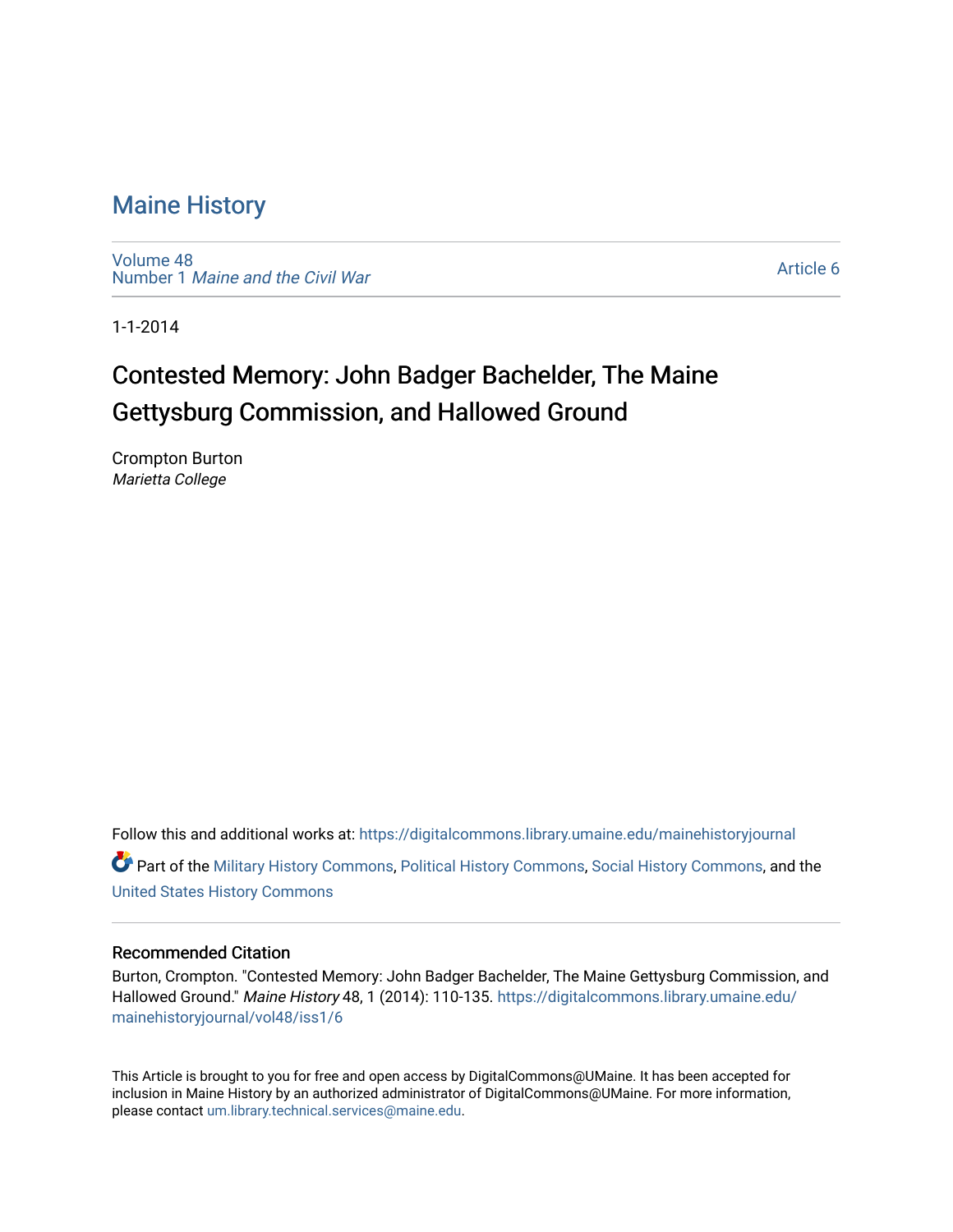# CONTESTED MEMORY: JOHN BADGER BACHELDER, THE MAINE GETTYSBURG COMMISSION, AND HALLOWED GROUND

#### BY CROMPTON BURTON

*In the grim aftermath of the Battle of Gettysburg, John Badger Bachelder, a young artist from New Hampshire, arrived on the field with a master plan to become the preeminent historian of the battle. However, Bachelder quickly learned he could not monopolize the memorializing of those who gave all for the Union. For the next thirty-one years, his vision for remembrance would, by necessity, become a shared one with veterans who were emotionally invested in the preservation of the hallowed ground. The consequence of this collaboration was a uniquely American approach to commemoration in which individual states formed commissions to coordinate their consecration of the ground upon which their native sons had fallen. The Maine Gettysburg Commission was typical of these state organizations. Its efforts to seek appropriate memorials and monuments to honor the sacrifice of its regiments upon the field were marked by instances of contention and controversy. The men dedicated to remembering their own service at times fought a bitter second civil war over the memory of the first. The author is associate vice president for advancement at Marietta College in Ohio; this is his twenty-fifth year of higher education administration, specializing in communications. He earned his B.A. in radio-television production from the University of Arizona, and an M.A. in journalism from Ohio University. A frequent contributor to the Symposium on the 19th Century Press, the Civil War, and Freedom of Expression at the University of Tennessee at Chattanooga, he has authored numerous chapters in related works released by Purdue University Press and Transaction Press, and published an article on the Maine Civil War veteran experience in the* New England Quarterly.

**ON** THE morning of July 5, 1863, members of the Nineteenth<br>Maine Infantry Regiment emerged from their positions near a<br>copse of trees not far from Gettysburg, Pennsylvania. Grimly,<br>they surveyed the scene to their front w Maine Infantry Regiment emerged from their positions near a copse of trees not far from Gettysburg, Pennsylvania. Grimly, they surveyed the scene to their front where lay the wreckage of Confederate Major General George Pickett's once-proud division of Virginians.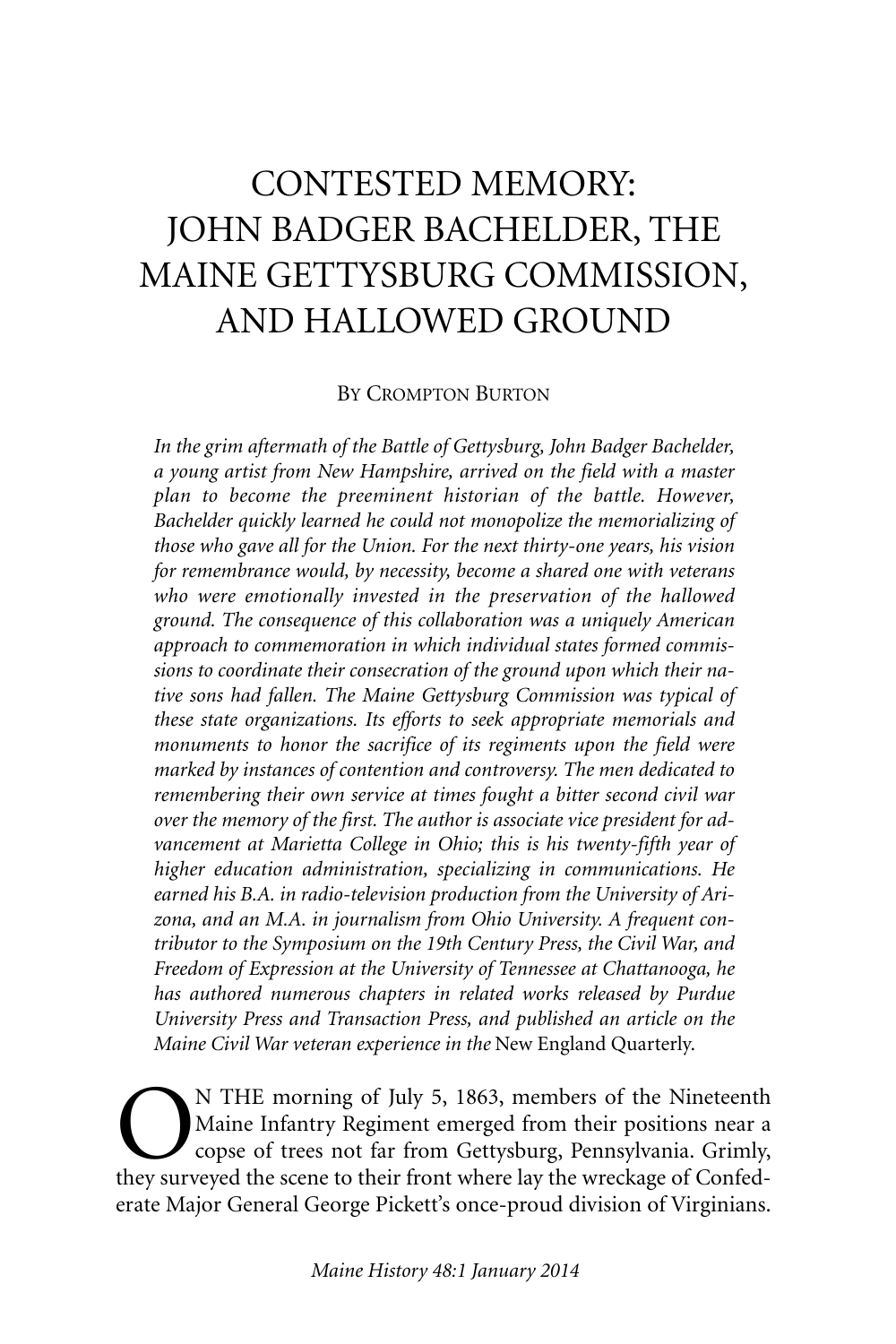Hundreds of dead still littered the field two days after the rebels had hurled themselves at the New Englanders and the Army of the Potomac in one last desperate attempt to break the Union center. In the wake of the charge's bloody repulse, it was left to the exhausted Federals to bury fallen enemies and comrades alike. 1 Nearby, civilians hunted for news of loved ones. Photographic artists sought subjects for their tableaus. And, in the hastily constructed field hospitals along the Baltimore Pike, the Nineteenth's wounded joined thousands of others awaiting the attention of overworked surgeons while enterprising embalmers set up shop in close proximity to the improvised wards and jostled for competitive advantage.<sup>2</sup>

Such was the immediate aftermath of the Battle of Gettysburg. To one relief worker, Cornelia Hancock, it represented a "sea of anguish." To a medical officer, it was "an occasion of the greatest amount of suffering known to the nation since its birth." To a young painter from New Hampshire, John Badger Bachelder, Gettysburg in the first few days after the close of combat manifested something entirely different: the opportunity of a lifetime.3 Bachelder had been waiting to capture a battle of epic proportion on canvas since the start of the war. A thirty-eight-yearold teacher, artist, and colonel in the Pennsylvania militia, Bachelder had been disappointed in his previous stint as an observer with Union troops on the Peninsula in Virginia in 1862, and departed the army for home, but not before asking that he be given notice "of any important movements looking to a decisive engagement." He went home "to wait," as he said, "for the great battle which would naturally decide the contest: study its topography on the field and learn its details from the actors themselves, and eventually prepare its written and illustrated history."4A year later, Bachelder received word of the clash in Pennsylvania and arrived shortly after the battle to execute his master plan for completing his master work.

For the next eighty-four days, Bachelder tirelessly toured the field sketching details of the ground and canvassing the wounded to capture their raw and unvarnished recollections. By late fall 1863, he successfully published an isometric map featuring the position of every Union and Confederate regiment engaged in the three-day struggle. The map was only the beginning of a lifelong quest to develop and preserve the story of Gettysburg. Through his single-minded pursuit of additional facts and information Bachelder ultimately came to be known as the preeminent authority on the Battle of Gettysburg in the late nineteenth century and, in his later years, was an important catalyst for the commemoration movement.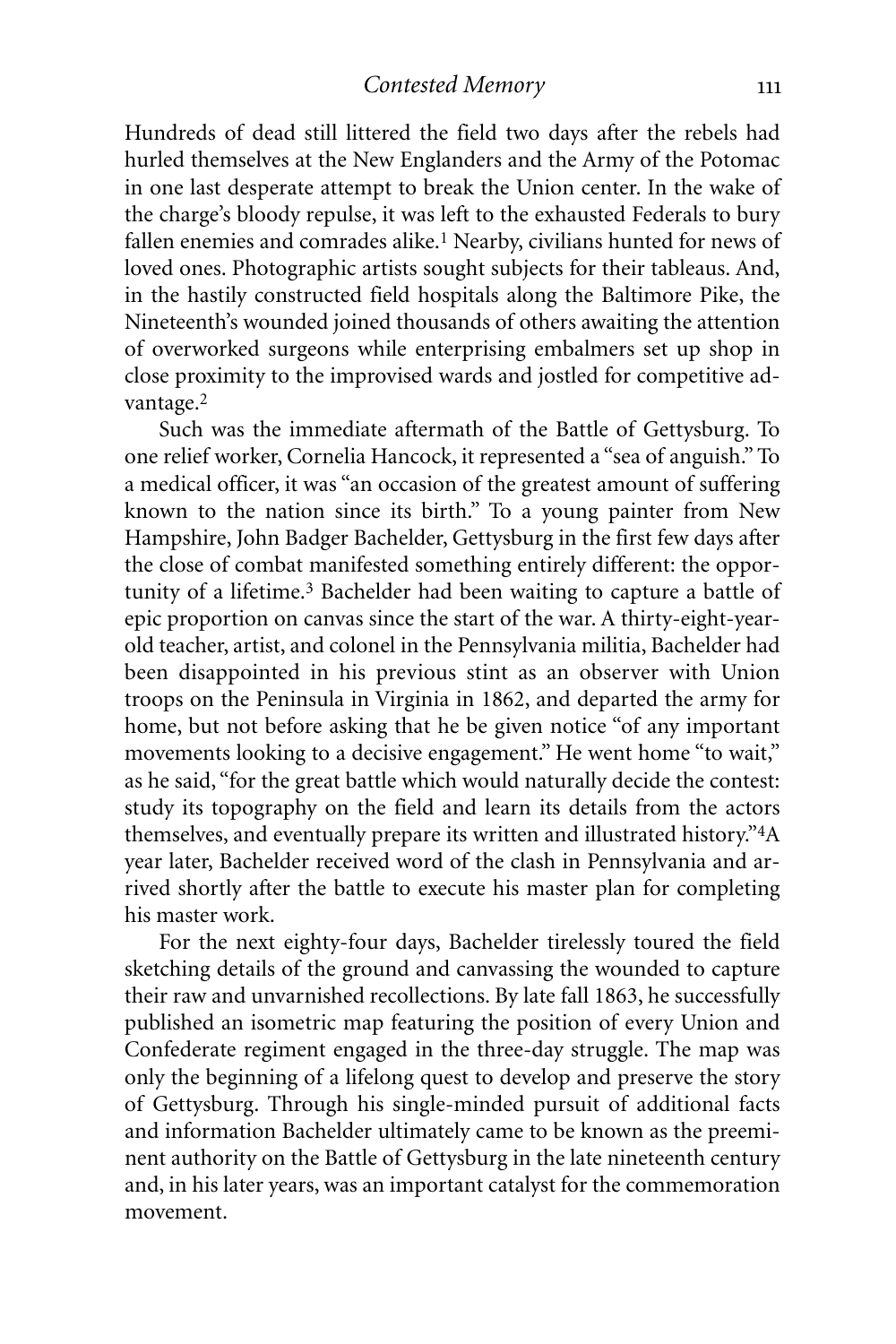

View from Little Round Top, Gettysburg, Pennsylvania, c. 1895. Maine veterans' groups worked with the Maine Gettysburg Commission to build and dedicate monuments to Maine regiments that fought at Gettysburg. Maine Historical Society Collections.

Yet, for all that, John Badger Bachelder remains largely unknown today. Perhaps it is because he never painted his epic portrait of the battle, never published its definitive history, and only grudgingly recognized that he would not, indeed could not, single-handedly preserve the memory of what happened at Gettysburg or monopolize the memorialization of those who fell there. Given the depth of their experience, men such as the survivors of the Nineteenth Maine believed that "they had made a unique contribution to the nation and had a unique responsibility to preserve their heritage."5

As a consequence, while Bachelder remained influential in administrating memorialization, he eventually was forced to yield to thousands of veterans in a sometimes collaborative, yet often contentious effort to preserve the memory of the battle. Although their shared body of work combined to produce the military park at the Gettysburg battlefield, it also created significant controversy. Historians of Civil War memory have typically argued that relative solidarity existed among Union veterans, who then later extended the olive branch to Confederate veterans by the end of the nineteenth century. 6 Although all Union veterans undoubtedly agreed on the righteousness of the cause for which they fought, Union army veterans did not constitute a monolithic group; nor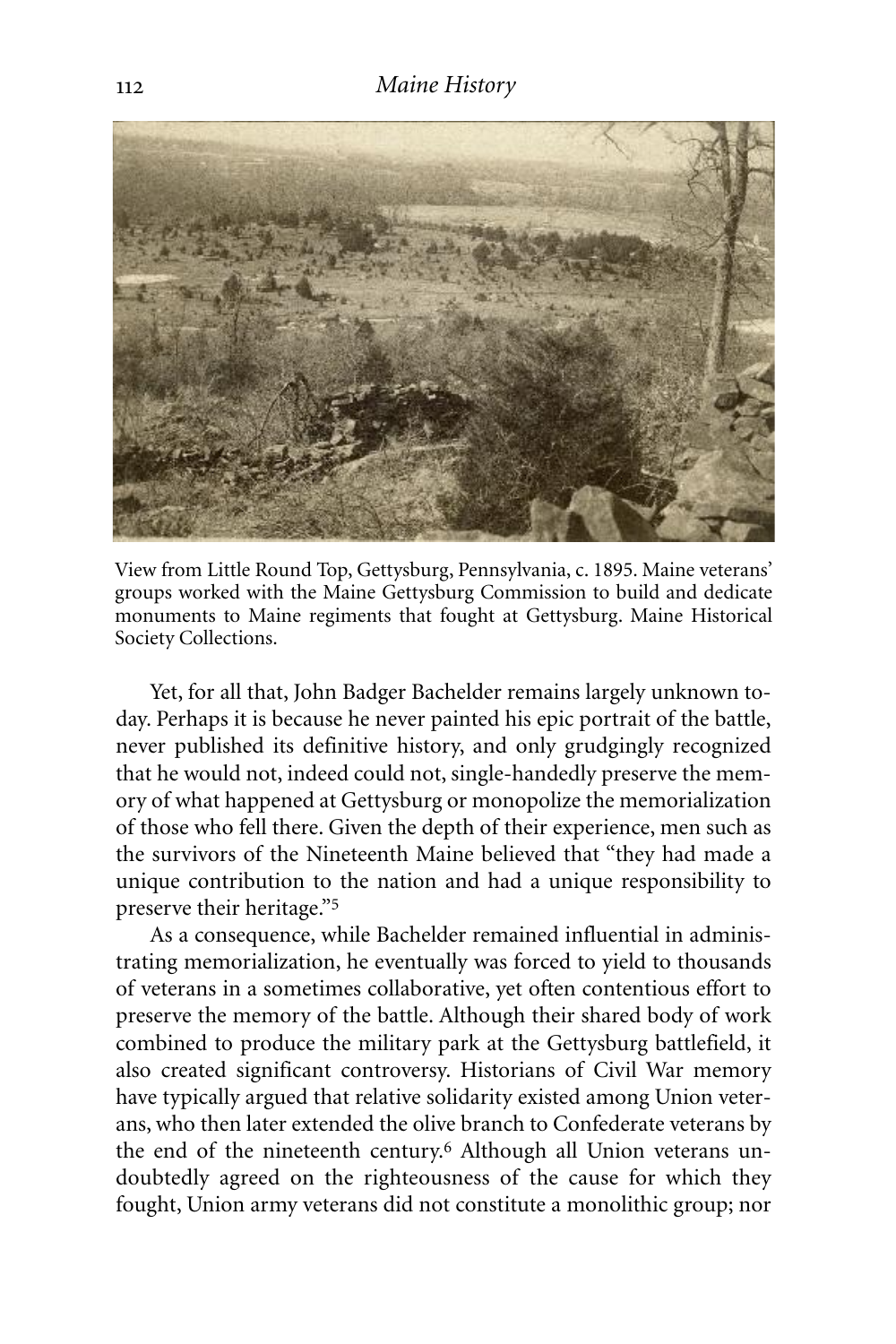

The Soldiers' Monument in Lewiston was erected soon after the war and dedicated in February 1868. Maine veterans supported memorialization efforts in Gettysburg, but also in their own communities. Maine Historical Society Collections.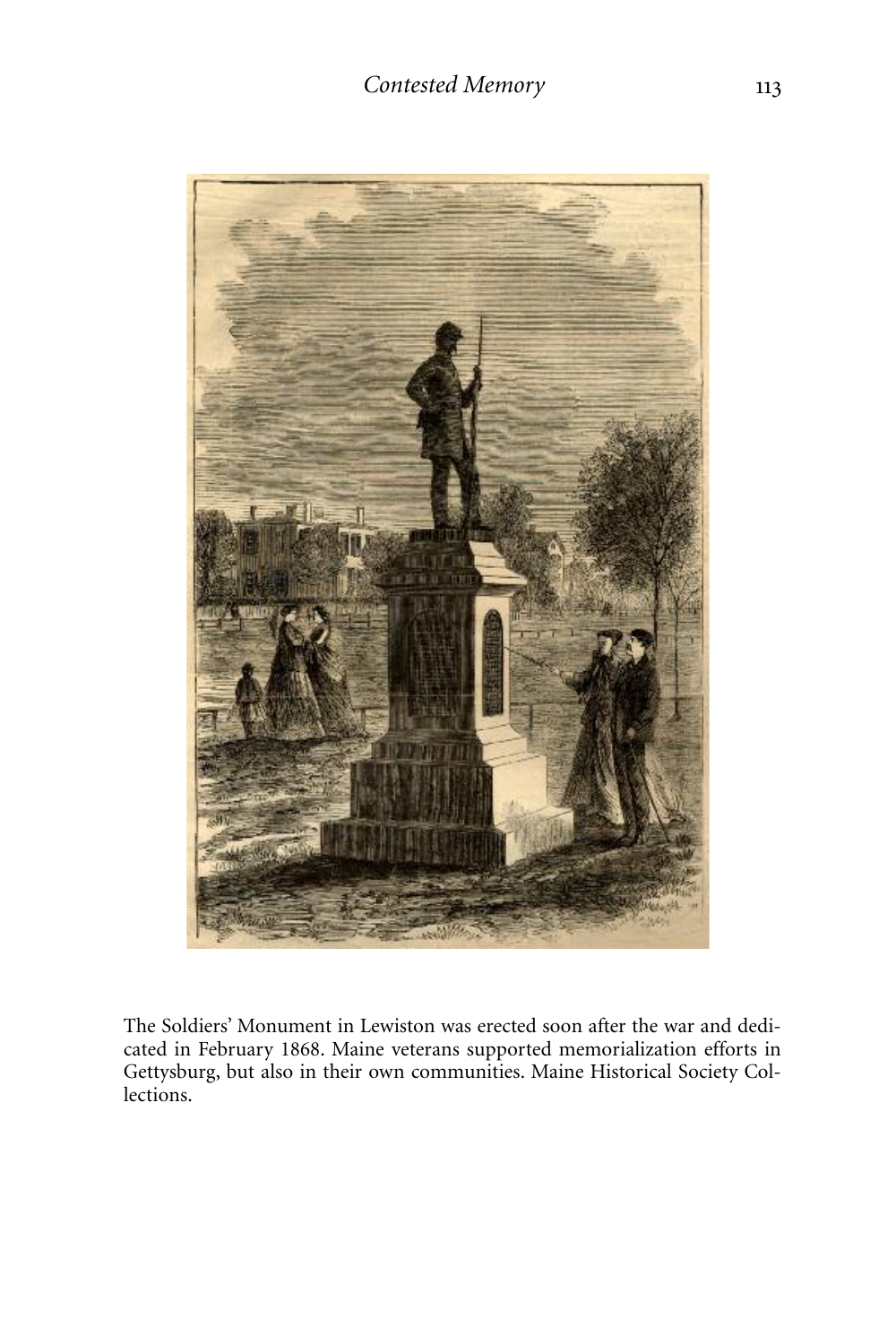did they all get along. Civil War commemoration was fraught with difficulties. Squabbles were common – and not just between the former enemies. Many men made commemoration a personal goal, and therefore took any slights personally. There is ample evidence that much of the commemorative activities of the postwar era included idealistic and reconciliationist aspects. Yet, at Gettysburg, the matter remained as personal as it had in July 1863, and yielding ground on points of memory, let alone fact, was just as distasteful as abandoning the line along the crest of Little Round Top. Indeed, it was widely held that those who had sacrificed all deserved more from their comrades than what veteran Albion Tourgee disparagingly called "a little cheap laudation, in silly deference to a sickly sentimentality."7

Upon arrival at Gettysburg the visitor is often overwhelmed by what historian Thomas Desjardin labels "the world's largest collection of outdoor sculpture." Those who walk the field are greeted by more than 1,300 statues, memorials, and tablets. They remain noteworthy for their number, dramatic presentation, portrayal of the past, and finally, for the purposes of this study, the all-but-forgotten but still-relevant history that describes how they came to mark the hallowed ground. "What few people realize as they read the inscriptions and walk from one to another is that there is a deep and enlightening story behind the placement of each monument," observes Desjardin.<sup>8</sup>

Many of the granite and bronze renderings are, in fact, the direct result of a long abandoned approach to honoring the memory of Civil War sacrifice, commemoration by state-appointed commission. Their arduous efforts that included canvassing regimental associations, arguing for appropriations, and winning myriad approvals were, more often than not, refereed by Bachelder himself in his role as a battlefield superintendent of tablets and legends. Such a method was understandably fraught with difficulty.

Historians who have written about Civil War commemoration have typically viewed the bureaucratic process of creating such battlefield monuments as being most notable for the petty squabbles that they generated and tended to give them short shrift. 9 However, rather than dwell upon the shortcomings of the state commissions, it is perhaps more important than ever to revisit their limited lifespans and commemorative contributions. For better or for worse, they accounted for the design and delivery of the majority of the original Gettysburg monuments, as well as the legends, inscriptions, and history etched into the stone faces. Revisiting and understanding the origins of those words and symbols is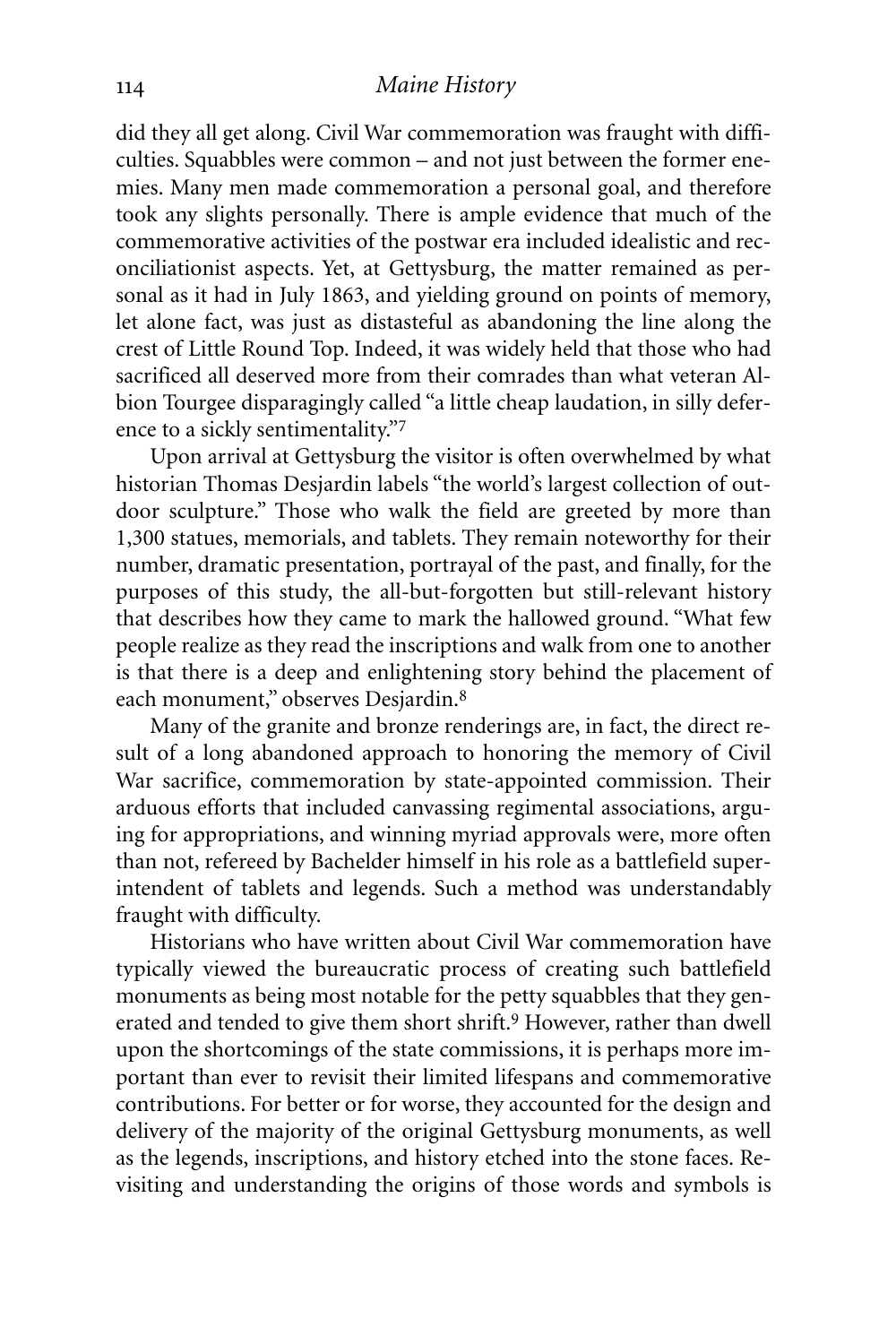fundamental to evaluating their validity as accurate representations of what took place during the deadly contest at Gettysburg. In learning more about the process by which they were created, we learn about the passions and concerns of the veterans who labored to ensure their legacy. That, in turn, illuminates the struggle for memory of the Civil War, which extended to the regimental level decades after the battle on the field in Pennsylvania.

The Maine Gettysburg Commission was typical of these state organizations. It was created by an act of the state legislature in 1887 and originally chartered for a term of not more than three years. Its chairman was Brevet Brigadier General Charles Hamlin, son of Abraham Lincoln's first-term vice president, Hannibal Hamlin. Born in Hampden in 1837, he was educated at the Bridgton and Bethel academies and graduated from Bowdoin College in 1857. Hamlin practiced law before the war, but suspended his legal career to enter the service, where he was commissioned a major. After earning commendation at Gettysburg, he was among those in attendance at Ford's Theatre on the evening of Lincoln's assassination; he took command of the streets of the capital to maintain order in its aftermath. After leaving the army, Hamlin returned to practicing law before entering politics. He won several terms in the Maine House of Representatives, and was later appointed to the state's Supreme Court. For all his accomplishments, he was done no favor in being awarded leadership of the Maine Gettysburg Commission, though he favored future historians and researchers by faithfully preserving his incoming commission correspondence and files among his family papers.

Far beyond mundane minutes and parliamentary procedures, the commission correspondence chronicles an all-but-lost dynamic of the country's first tentative efforts to preserve Civil War memory. Contained within the files are passionate exchanges between battle-hardened veterans engaged in a bitter second contest over memory of the conflict. There are dozens of letters that demonstrate the survivor's obsession with trivial detail and a need to get the story straight, or as straight as their recollections allowed. Finally, there is documentation of the final steps to complete the state's sixteen statues and dedicate them in a way fitting to not only the sacrifice upon the field in 1863, but the long forgotten toil of Hamlin, the commission, and the thousands of veterans who dedicated much of their remaining years to ensure the legacy of their fallen comrades as well as their own.

Remembering the battle in the same way in which federal troops fought it—in ranks arranged and organized into state regiments and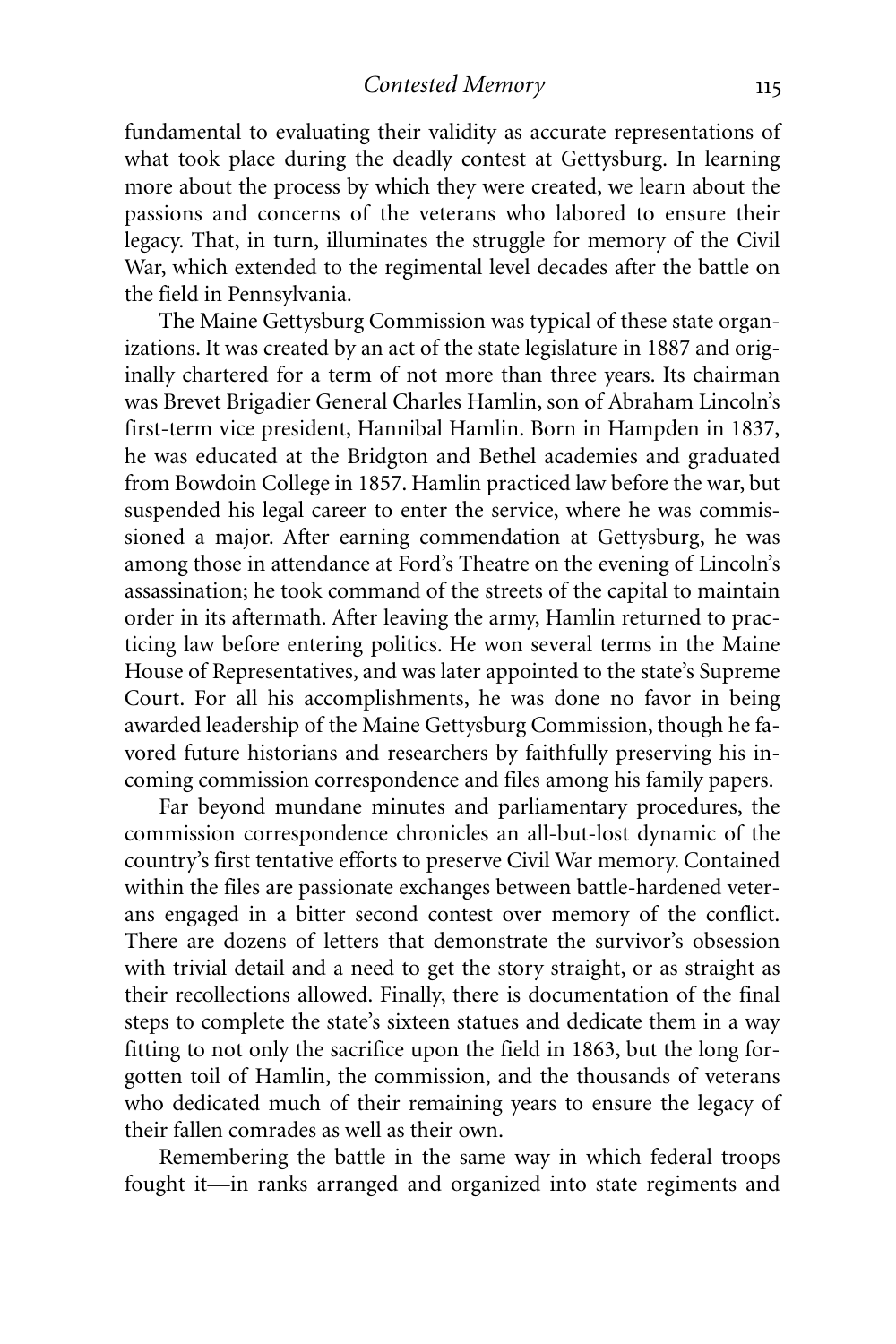

Perhaps best known as Hannibal Hamlin's son, Charles Hamlin was a major in the Union army during the war and later served in the Maine legislature and on the state supreme court. He was actively involved with the memorialization efforts of Maine veterans, and became head of the Maine Gettysburg Commission. From the Hamlin Family Papers. Courtesy of Fogler Library Special Collections, University of Maine.

even brigades—actually began only days after the field was cleared and the Union army moved off in a tentative pursuit of the retreating Confederates. Pennsylvania's governor, Andrew Gregg Curtin, first toured the battlefield even as Bachelder made his exhaustive survey and quickly surmised that from the widespread burial sites there would need to be an organization of efforts to properly inter the dead and create a central cemetery to honor their memory. Curtin appointed Gettysburg attorney David Wills to act as his agent, instructing him to purchase land, correspond with elected officials from other Union states, and secure the funds necessary to move forward.<sup>10</sup>

At a meeting in Harrisburg on December 17, 1863, state-appointed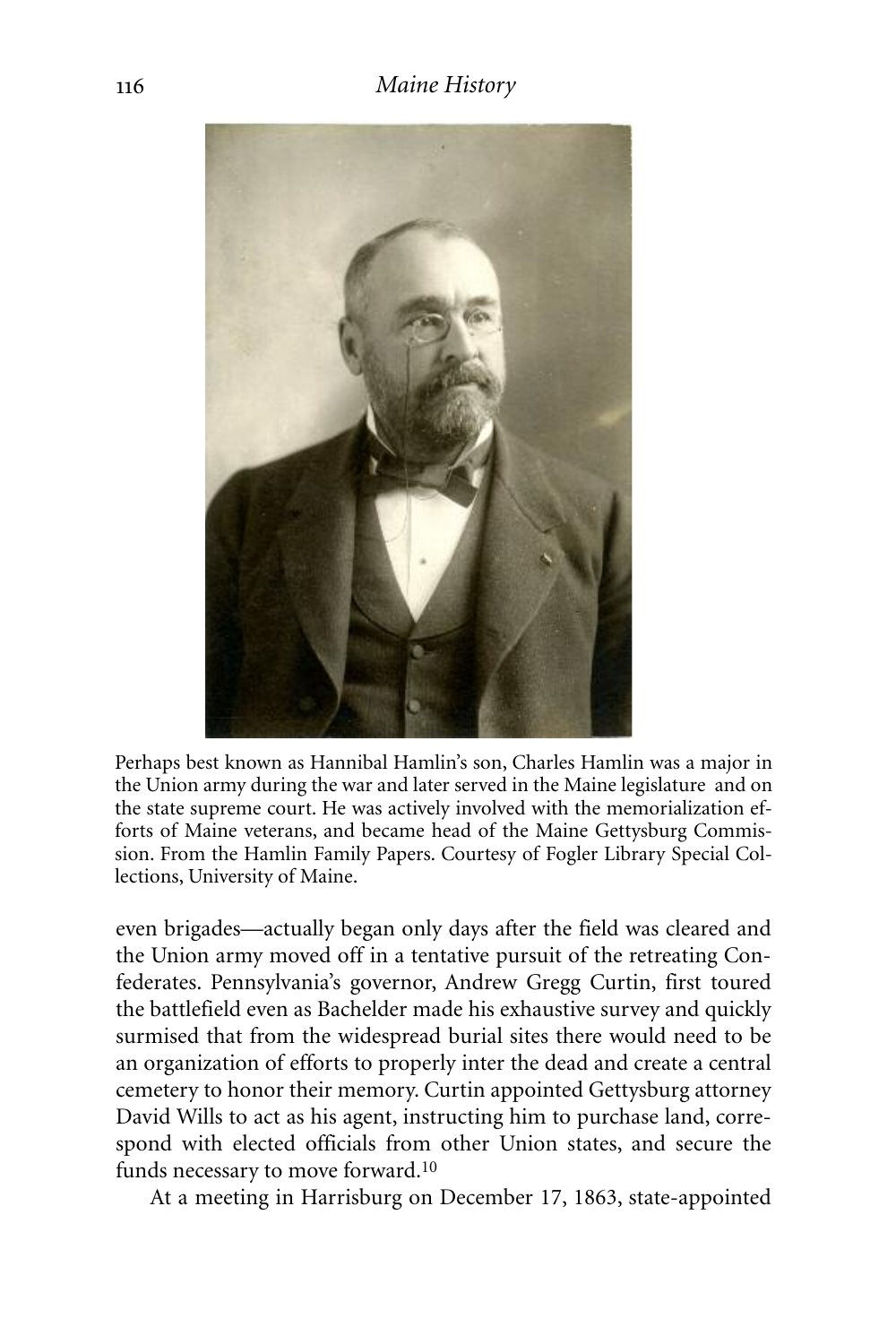*Contested Memory*

commissioners met to advance plans for the Soldiers' National Cemetery at Gettysburg. Maine dispatched Major Benjamin W. Norris, a paymaster of volunteers, to represent its interests and, through his efforts and those of his colleagues in Augusta, 104 Maine soldiers were buried in the new cemetery. Over the next eight years, until care of the cemetery was transferred to the U.S. government, some \$4,300 was appropriated to cover the state's share of creating and maintaining its plot. The precedent was set: states, often through their legislatures, would furnish the resources with which memorialization initiatives would be launched and carried forward. 11

Not long afterwards, the Gettysburg Battlefield Memorial Association (GBMA) was formed in April 1864. Governor Curtin placed his signature on its charter in response to the interests of local citizens desiring to "hold, and preserve the battlegrounds of Gettysburg." Modest in its initial efforts to buy small parcels of land on Little Round Top, Cemetery Hill, and Culp's Hill, the association remained largely dormant until organizing a reunion of officers from the Army of the Potomac in 1869. In this John Bachelder played an active role, announcing the gathering in several newspapers to boost attendance. For five days in August, Bachelder walked the field with more than one hundred Union officers and a handful of Confederate veterans, all the while driving numbered stakes into the ground to mark unit positions based upon the memory of his companions. 12

By the end of the 1870s, the nation experienced a revival of interest in the Civil War; its collective imagination became dominated by the war as its survivors grew to middle and old age. One veteran, Carleton Mc-Carthy, mused, "A real good hearty war like that dies hard. No country likes to part with a good earnest war. It likes to talk about the war, write its history, fight its battles over and over again, and build monument after monument to commemorate its glories."13 Nowhere was this more the case than at Gettysburg. The first monument placed on the field beyond the boundaries of the cemetery was a small tablet designed by Pennsylvania veterans in 1878 to commemorate the spot where Colonel Strong Vincent was mortally wounded on Little Round Top. The first regimental monument was erected by the Second Massachusetts in 1879.14

At about this time, Bachelder, still laboring to write the battle's official history, became something more than an ex-officio member of the Battlefield Memorial Association, with a formal appointment to its board in June 1880. Within two years, his unmistakable influence became apparent as the organization began clever initiatives to enlist veter-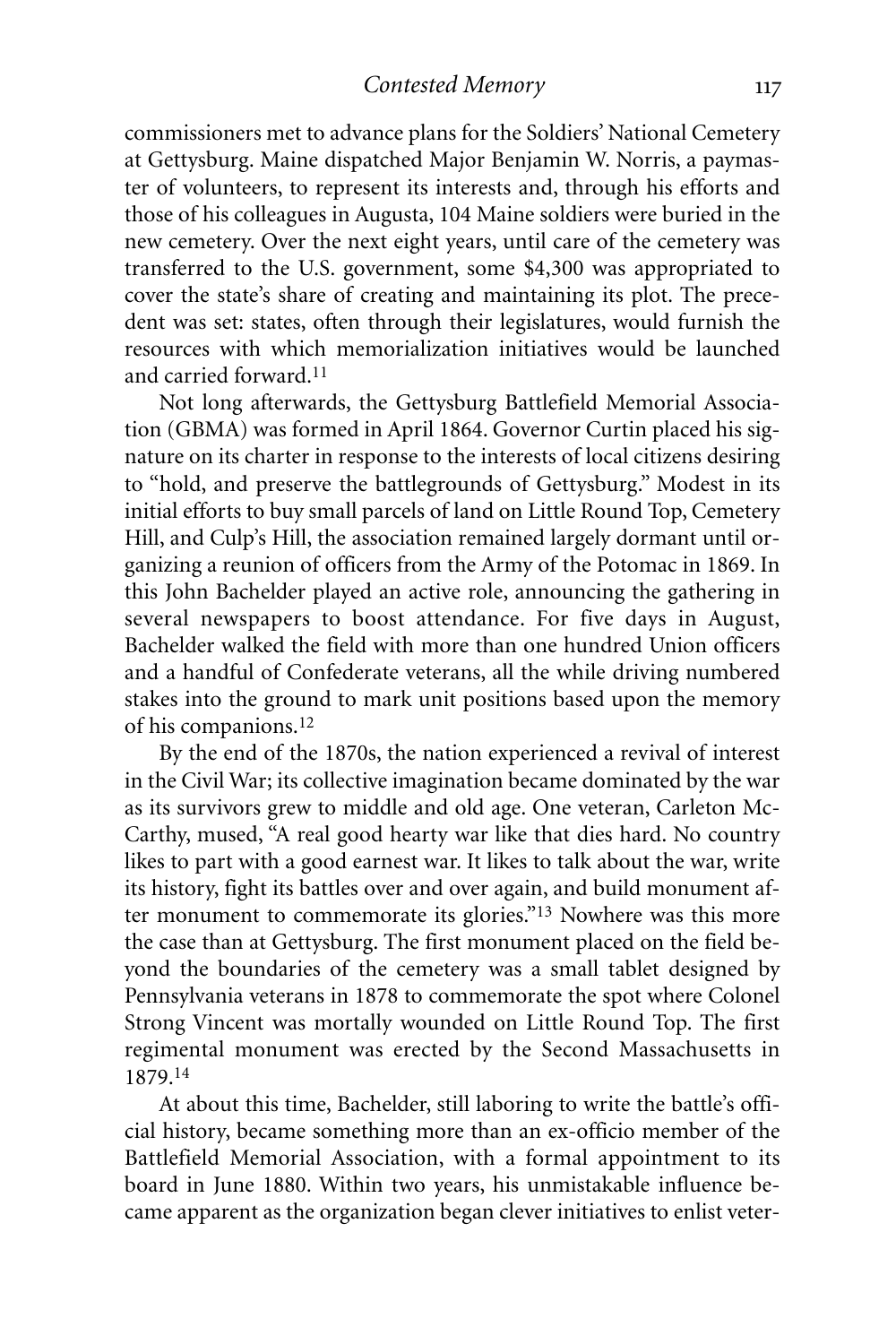ans as advocates for the organization's commemorative cause. In a savvy move to awaken the public to the desperate need for new funding, the GBMA placed cheap sign-boards to locate *only* the positions of the Pennsylvania and First Minnesota regiments. Care was taken to ensure that these markers were highly visible to those attending battlefield reunions and, by summer 1882, the move achieved the "desired effect." The association's official history noted, "Visitors from other States, in passing over the field, would inquire with indignation whether there were no other troops than Pennsylvanians engaged in the battle, and, upon being informed that only the States of Pennsylvania and Minnesota had made appropriations, naturally became desirous of having their States properly represented. Public interest was thus gradually being awakened."15

Among those taking notice during a reunion organized by Bachelder in 1882 were Ellis Spear and Howard Prince. Veterans of the Twentieth Maine, they saw the markers and returned home to report them to their comrades. The two officers advocated for the Twentieth Maine Regimental Association to erect its own monument on Little Round Top. This idea met with the approval of the association, which soon dispatched a committee of seven to the battlefield in October 1882 to select an appropriate site for the memorial. The task completed, masons at the Hallowell Granite Works near Augusta fashioned the monument for Little Round Top, delivered it to Gettysburg, and set it in 1886, with dedication ceremonies deferred to a later date.16

Bachelder approved the location, design, inscription, and placement of the memorial in his new capacity as the GBMA's Superintendent of Tablets and Legends. His appointment to that position in July 1883 paralleled new guidelines adopted by the association requiring all monument proposals be submitted for review. The Twentieth Maine's was likely advanced with minimal discussion or delay. There was little in its draft inscription to excite either controversy or even revision and after the GBMA secured purchase of the ground upon which the monument would be placed the organization was prepared to move forward to coordinate dedication ceremonies as appropriate. 17

Such would not always be the case. Bachelder had many bitter battles during which veterans challenged his authority and judgment. Denial of an Ohio regiment's design, advocacy for relocating statues, and ultimately rancorous conflict with the Seventy-second Pennsylvania over the location of its monument occupied a great deal of his time and left him profoundly upset and pointedly vengeful. The latter dispute with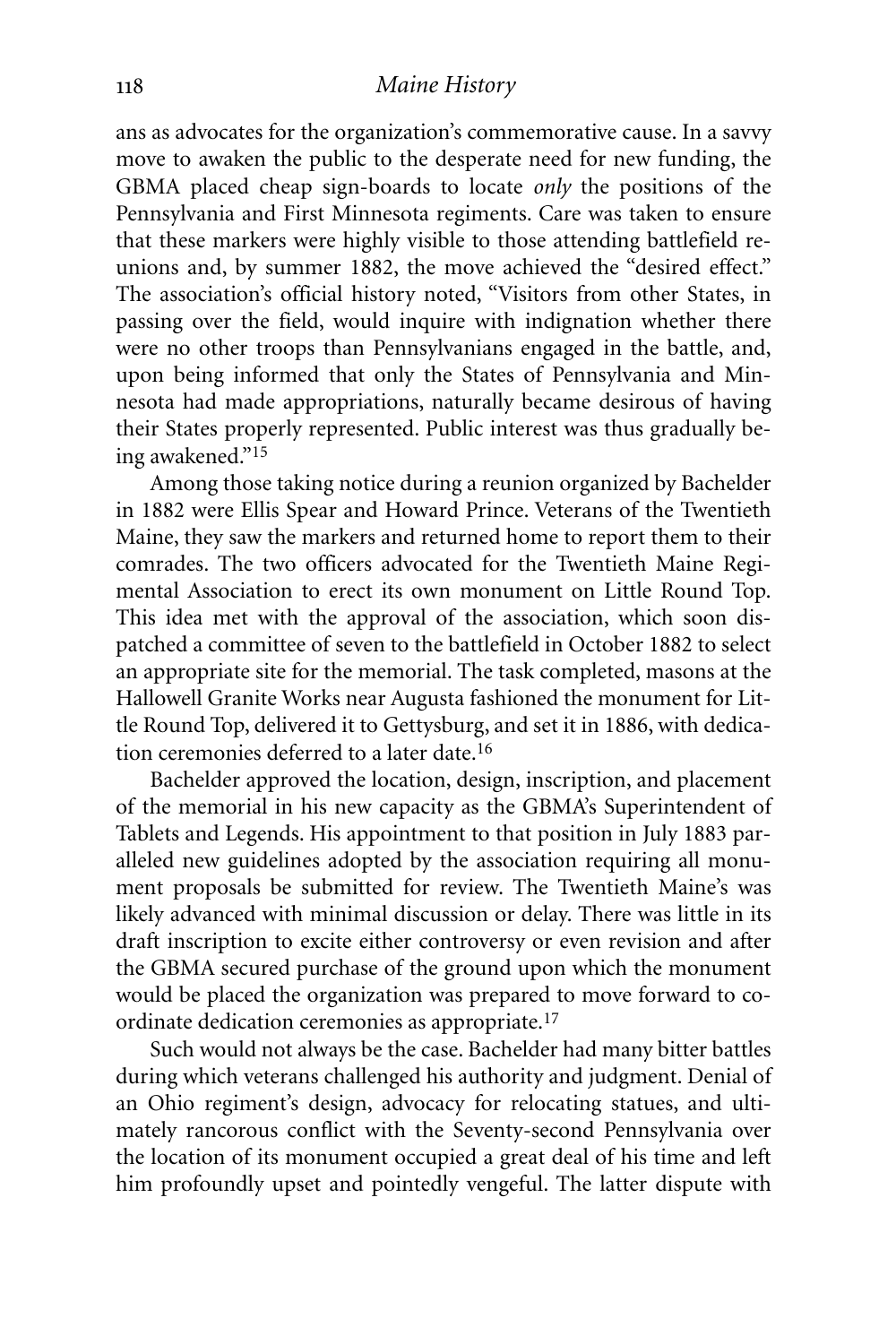the Pennsylvanians became so heated the regimental association filed a law suit against the GBMA that was eventually taken up by the state's Supreme Court, with the final ruling finding for the plaintiffs.<sup>18</sup>

Somehow, in the midst of writing his history, reviewing monument proposals, and advocating for the GBMA, Bachelder became a member of the organization's Committee on Legislation as well. Joining with colleagues Louis Wagner and John Mitchell Vanderslice, he sought to "correspond with the officials and Legislatures of the several States, urging appropriations, and to adopt other measures to awaken more general interest, especially among soldiers, in the work of the Association." By the time the Twentieth Maine erected its memorial on Little Round Top in 1886, the committee had successfully engaged state commissions from Massachusetts, Rhode Island, Connecticut, New Hampshire, New York, Pennsylvania, Ohio, and Minnesota in active programs of funding, land purchase, and monument design and placement. 19

By late fall 1886, at regimental reunions and Grand Army of the Republic posts around Maine, Union army veterans began to discuss the current state of commemorative efforts. In particular, the men discussed the Twentieth Maine's new monument, as well as the progress of commissions in other states. Realizing others were perhaps stealing a march, General Hamlin carried a strong sense of urgency with him to a public hearing before the legislature in Augusta on January 27, 1887, during which he argued for a generous appropriation for the placement of memorials in honor of Maine's sacrifice at Gettysburg. In this, he was aided by influential veterans sharing his strong sense of the need for immediate action. Colonel Edward Moore and Major W.H. Green of the Seventeenth Maine and the Honorable J.W. Wakefield, former quartermaster of the Nineteenth Maine, were particularly persuasive and representative of the strength of the veteran lobby in moving legislatures toward support of commemorative efforts, not just in Maine, but around the North as a whole. 20

The state legislature's Committee on Military Affairs looked favorably upon his appeal and, on February 25, 1887, approved \$2,500 for the GBMA's purchase of land and \$12,500 for the creation of monuments with expenditures to be supervised by a commission of no fewer than sixteen members made up of "one member of each regiment, battery, battalion, company or staff officer, who were present at the battle, to be appointed by the Governor." The roster of the Maine Gettysburg Commission was full of prominent veterans including Hamlin, Charles Tilden, Greenlief T. Stevens, and Selden Connor, along with General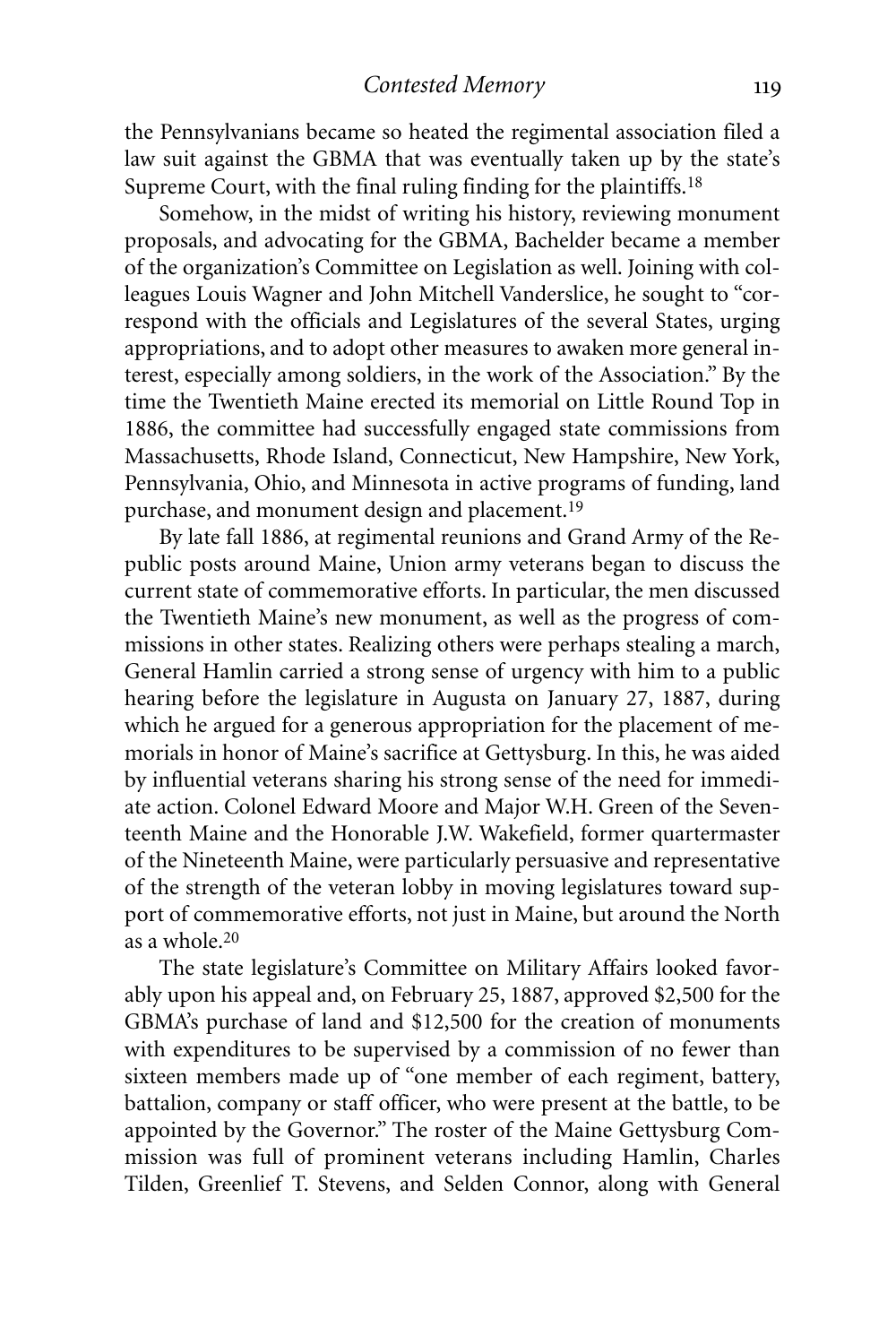Joshua Lawrence Chamberlain, General Francis Heath, and General Thomas Hyde, among others. The work was to be completed by November 1, 1890, although the commission later sought to accelerate its efforts in hopes of dedicating its memorials on the occasion of the battle's twenty-fifth anniversary. 21

Maine governor Joseph Robinson Bodwell convened the commission's first meeting at Gettysburg in May 1887, appointing an executive committee to guide the organization's large membership. The committee was obliged "to supervise the work of the Commission, receive designs, etc., for the monuments, contract for their construction and erection, arrange for their dedication, publish a report of their proceedings, and, in general to have charge of all such matters pertaining to the Commission as may be done by an Executive Committee." Before departing Pennsylvania, members of the commission were accompanied by a representative of the GBMA on a tour of the battlefield during which they agreed upon suitable locations for the Maine monuments. Their guide that spring day was none other than John Bachelder.<sup>22</sup>

The selection of Hamlin as chair at a subsequent meeting in Augusta proved especially fortuitous, as he assumed his duties with enthusiasm and energy. In June 1887, Hamlin instructed the commission's secretary, Major Greenlief T. Stevens, to draft and distribute a circular to each regimental association. Modest in its scope, the document invited designs and legends for each unit's monument indicating that the amount earmarked for each would be \$840, at the most, although it could be increased or enhanced by private subscription.23

The Twentieth Maine Regimental Association had already erected a monument on the field at its own expense the year before and was at a loss as to how to reply. When the response did come from General Joshua Lawrence Chamberlain late in the fall, it was testy, if not telling, in terms of diminished regard for the work of the GBMA and Bachelder. "I wish the 'Association' so omnipotent now at Gettysburg had been in existence in July '63 to furnish rules as to how we should make, or mark, history," he wrote. Chafing at the GBMA's exercise of control and bureaucracy as impediments to a funding scheme for a proposed second monument on Big Round Top, Chamberlain continued, "I infer from your letter that everything – material, design, inscription, work, etc. – must suit the ideas of various parties who now control the whole matter. Could we not in some way purchase our freedom of them, so that we could use our appropriation most economically and effectively?" 24

From the Sixth Maine Infantry Regiment came recommendations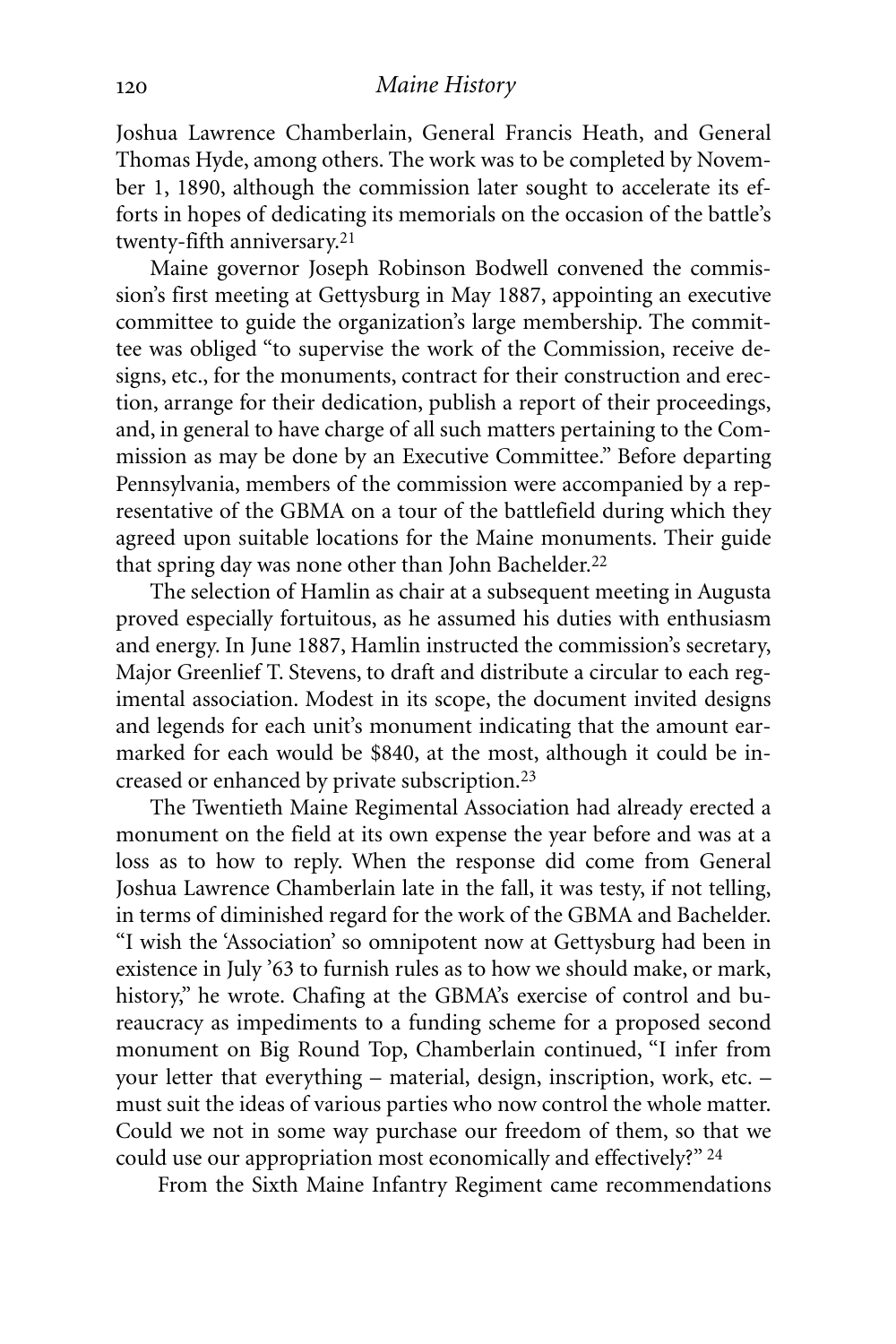

Members of the Grand Army of the Republic in the Skowhegan area on parade in front of former governor Abner Coburn's house in Skowhegan, c. 1885. The GAR was an influential veterans' organization in the late nineteenth century. Courtesy of the Skowhegan History Museum & Research Center.

on granite options for the construction of its monument. Major Dow of the Sixth Maine Battery forwarded instructions on how the inscription for his unit's monument should read and hoped that special mention of the unit's gallantry at Gettysburg might be included in the carved legend and pass muster with Bachelder and the GBMA committee. Like his contemporaries in other northern states heading similar commissions, Hamlin soon became a collector of designs and inscriptions, a coordinator of correspondence, and, in the winter of 1888, the last word on which company would be awarded the contract for the construction of the monuments. 25

Hamlin had been approached the previous spring by A.B. Amringe of Boston's Smith Granite Company, who asked for his commission roster so that he might promote his firm's interests directly to the organization's members. He need not have bothered. There was little doubt who would get the bid. Governor Bodwell owned the Hallowell Granite Works and his foreman was General Charles W. Tilden, a member of the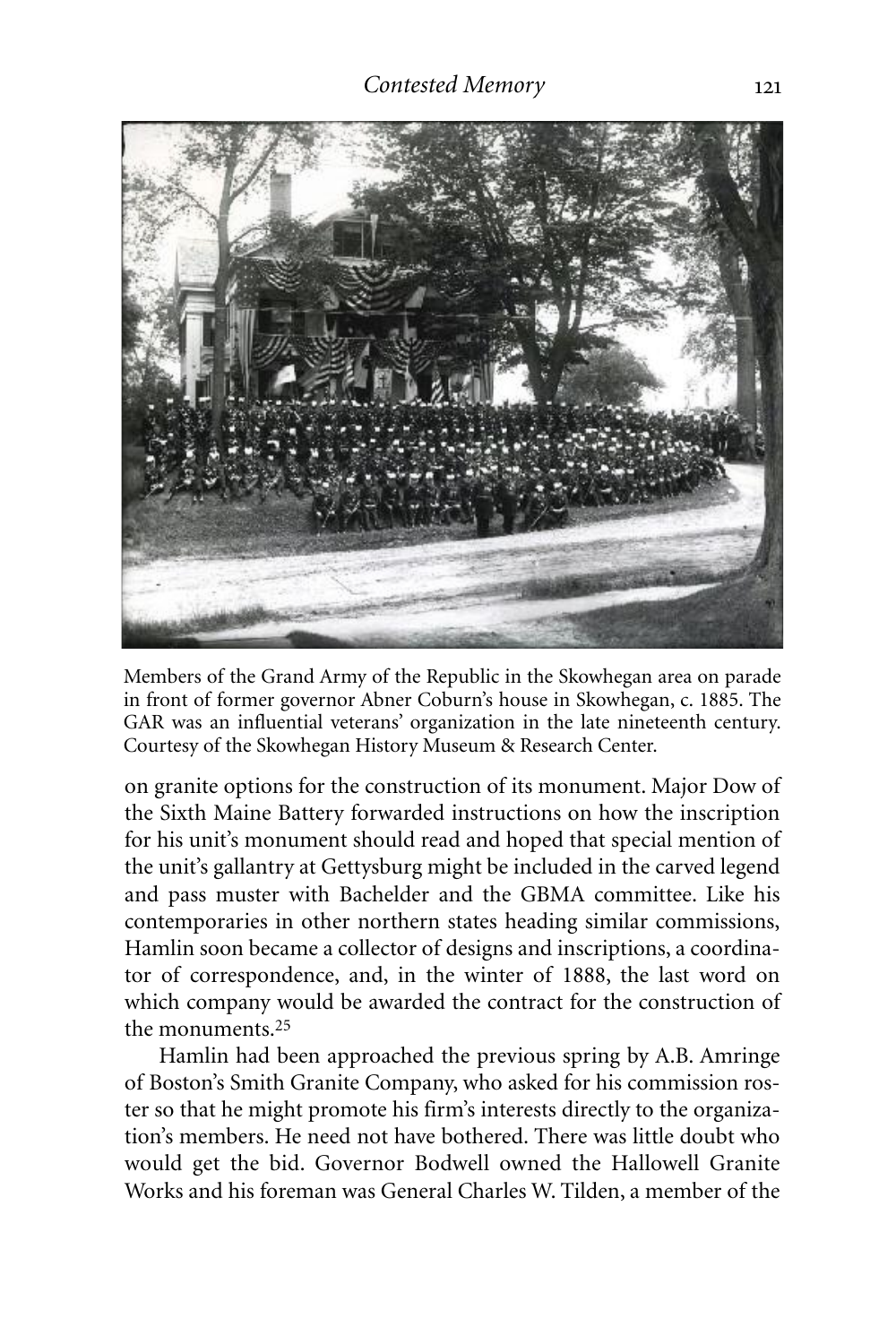commission and former commander of the Sixteenth Maine. Tilden had already been busy reviewing monument specifications and inscription drafts for weeks before the Hallowell concern was officially awarded the contract during a commission meeting on February 22, 1888. Five days later, Amringe wrote to Hamlin, "Heard today that all the Maine contracts for the Gettysburg monuments had been let. I cannot believe the rumor true for several reasons. Will you kindly write me if the rumor is correct?"26

Amringe was a formidable competitor for the monument contract and rightly indignant at the way in which the Maine contract was eventually awarded, without even so much as an invitation for the Boston company to bid. The Smith Granite Company had already cut dozens of Gettysburg monuments for commissions in New York, New Jersey, Rhode Island, Connecticut, Pennsylvania, Ohio, and Massachusetts, and could have been excused for expecting at least the opportunity to make a presentation before the Maine Gettysburg Commission. Amringe's outrage is a reflection of the value of such contracts and the lucrative business that commemoration represented during the 1880s.27

But the Maine Gettysburg Commission had precious little time to favor Amringe with an explanation while attempting to meet its October 1888 deadline for dedication. As the summer wore on, Hamlin and his commission struggled with the process. On July 12, Stevens wrote that he had been informed by the GBMA that the first two new Maine monuments erected at Gettysburg had been installed without approval of their inscriptions. The memorials of the Sixth Maine Battery and Seventeenth Maine Infantry were, as a consequence, unauthorized and still required proper approval. Stevens suggested that someone hurry to Hallowell, gather all the inscriptions, and forward them to Gettysburg for immediate review. 28

Even as Hamlin wrestled with that unexpected turn, he was in receipt of more troubling news from another member of his commission, General James A. Hall of the Second Maine Battery. His issue was not whether the legend on his association's monument would comply with the GBMA's ever-expanding list of conventions, such as requiring casualty figures and unit service records, but rather whether his own name would appear in the inscription. Contrary to the tradition of using the commanding officer's name at any given time to designate each artillery unit in the Army of the Potomac, twenty members of the Second Maine signed a petition stating that since the battery had several commanders while in the service, "it would be unjust, as well as in bad taste, to select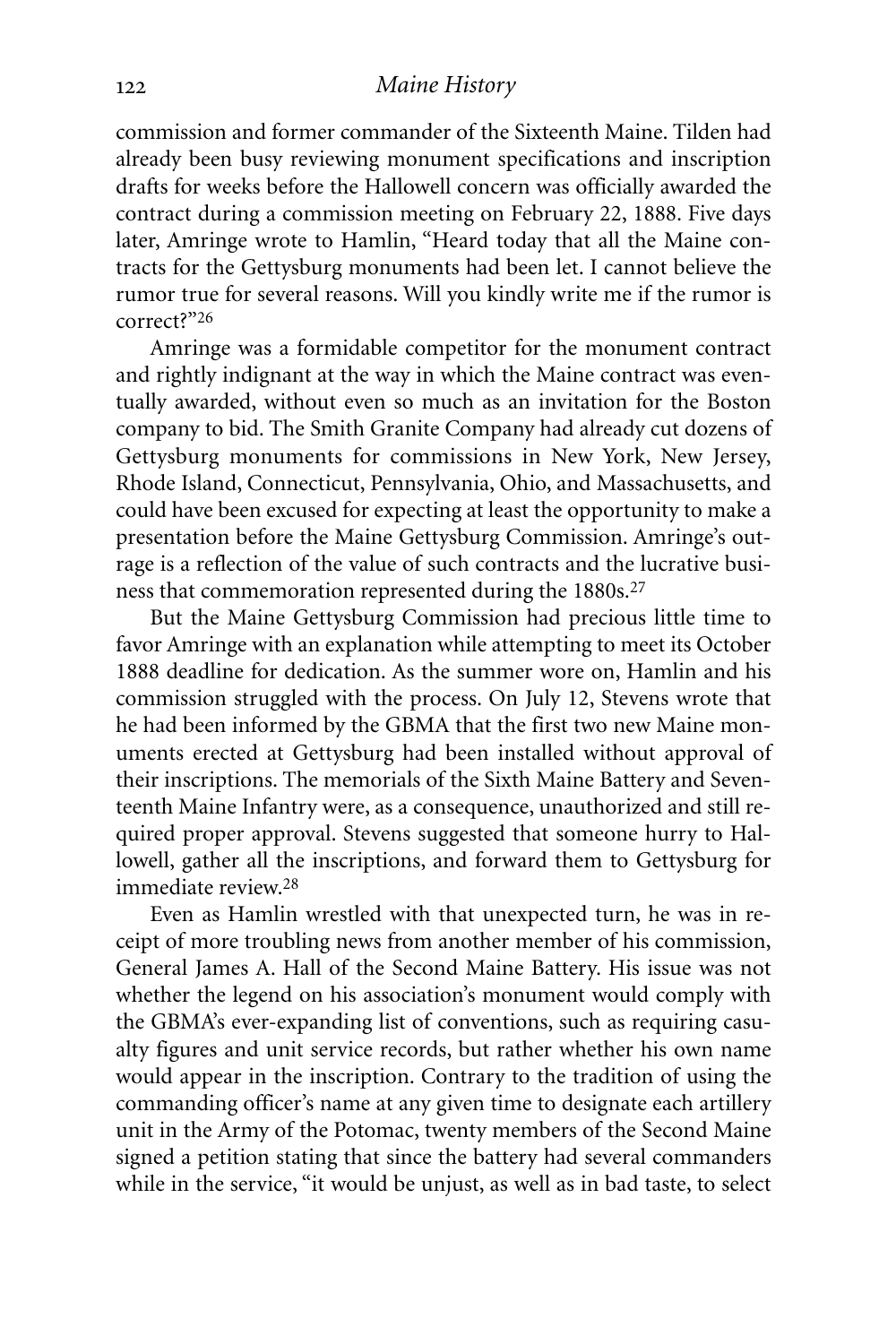any of their names to appear on the monument." Hall was astonished and laid the blame squarely upon one of the petitioners and a former comrade, General Davis Tillson, whose company had not been selected to deliver the memorial. Hall requested that the commission ignore the petition and inscribe "2nd Maine Battery, James A. Hall Captain Commanding." He closed: "I only want to prevent a selfish man, who was not himself in the action at Gettysburg, and who is smarting under his failure to get some business advantage by making our monument, from doing me a gross injustice." In the end, Hall won; the legend on the monument to the Second Maine Battery read: "HALL'S 2ND MAINE BATTERY. 1ST BRIG. 2ND DIV., 1st CORPS. JULY 1, 1863."29

Prophetically, just two days after Hall wrote to Hamlin, Bachelder was in touch indicating he had heard a rumor Maine proposed to designate some of the artillery monuments by the name of their commanders and others by the number of the unit. Whether Hamlin had sought such a compromise in answer to the dispute between Hall and Tillson is unclear. But Bachelder, who had resigned as superintendent of tablets due to the increasing workload, was not bashful in suggesting the convention of using the names be continued. He admitted, "It may not have been the best thing to do to put the name of the commander on any battery monument."30

Such a concession was little solace to Hamlin, who was left to mediate the conflict, which turned out to be a harbinger of things to come. He had more pressing problems. With such delays it was little wonder that the Hallowell Granite Works informed the Maine Gettysburg Commission on August 28 that making the October dedication deadline was out of the question. An inventory of progress revealed that only three monuments were in place, all but one of the others well short of completion in the quarry, and the last, the Twentieth Maine's, not even begun in the absence of having received any design from its regimental association. With great reluctance, Hamlin and his executive committee postponed "Maine Day" dedication ceremonies until the following year, 1889. 31

In the ensuing twelve months, Hamlin and the commission sought additional appropriations for new GBMA initiatives, such as flanking markers and to secure a share of Bachelder's pet project - the High Water Mark monument to commemorate the repulse of Pickett's Charge at The Copse of Trees. They also dealt with another truculent missive from Chamberlain, who finally forwarded a design for the new Twentieth Maine monument on Big Round Top and lobbied for additional funds.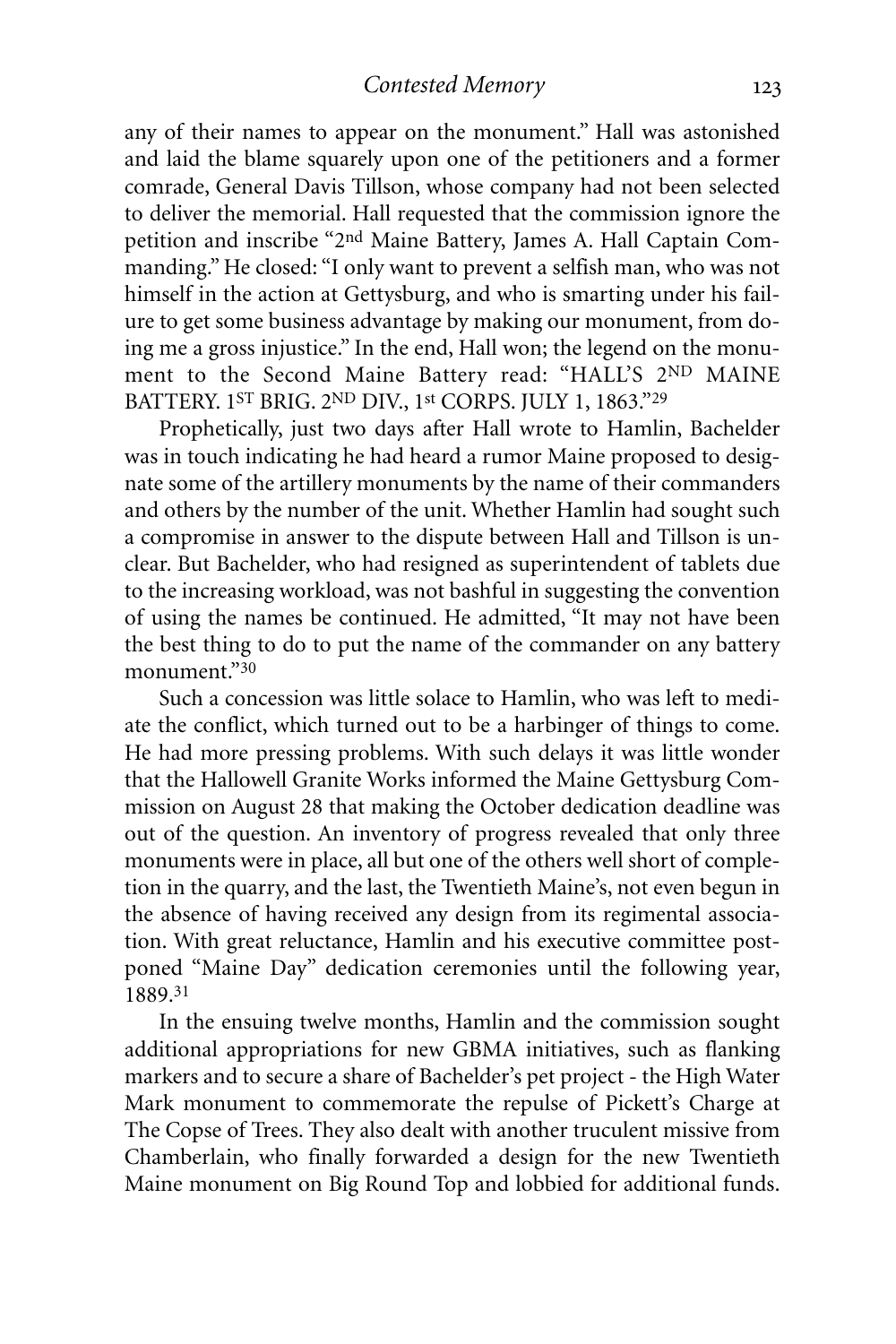

Reunion of the Twentieth Maine at Gettysburg in 1889. A monument is pictured in the background, on the left side of the image. General Joshua L. Chamberlain and the men of the Twentieth were very active in building monuments at Gettysburg. Maine Historical Society Collections.

Chamberlain, interested in what he believed appropriate recognition for his beloved regiment, argued for a rare second marker. "I see no over-indulgence in granting this," he declared. "To be sure, the Regiment does not make its history in the placing of stones on that ground after these years; but I believe the State of Maine should be willing to assist the survivors of this Regiment in marking suitably the location of historic facts which have honored her name, as well as its own."32

Such distractions notwithstanding, Hamlin and his colleagues concentrated on planning for the dedication ceremonies and, by May 1889, reserved October 3 as "Maine Day" at Gettysburg. Their prescience in acting well in advance was fortunate as the Pennsylvania and Vermont commissions, along with a group of Boston veterans, each sought to secure the first week of the month for their own ceremonies and observances. At noon on Tuesday, October 1, 1889, hundreds of Maine veterans and friends of the regiments embarked for Pennsylvania upon a special train of the Portland and Penobscot Railroad. After an overnight steamer passage from Providence to Jersey City, and several stops later, they arrived at Gettysburg. The entourage was an impressive one. It included Governor Edwin Chick Burleigh, Hannibal Hamlin, and a cluster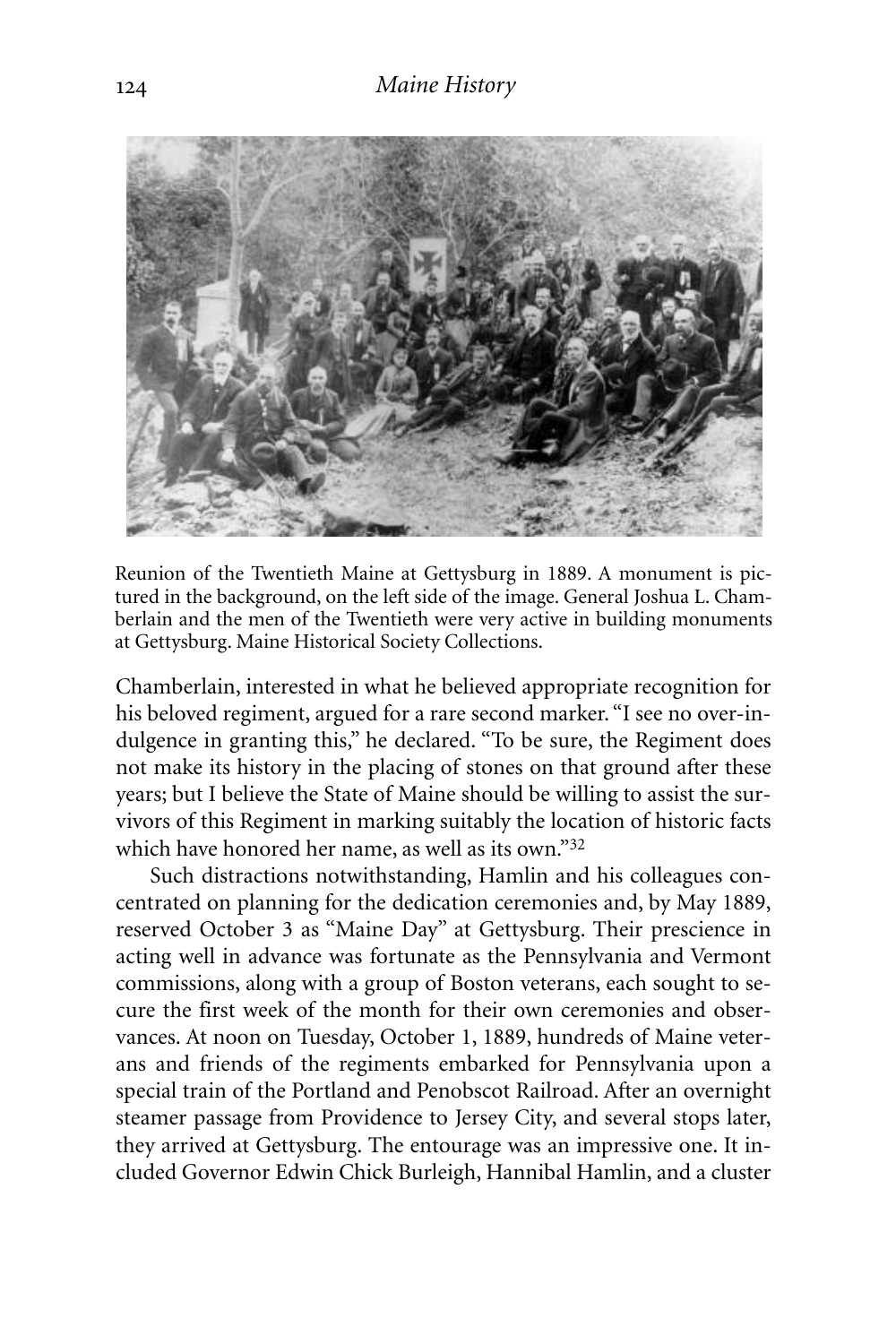of generals including Selden Connor, J.L. Chamberlain, and Charles Tilden. The next day, Thursday, October 3, the Maine contingent spent the morning and afternoon dedicating the individual monuments and holding regimental reunions before convening for formal exercises at the County Court House at 8 p.m.

Chamberlain, serving as President of the Day, opened the program, which was attended by more than four hundred veterans and scores more local citizens. Chamberlain gave an opening address and then yielded the podium to his regimental comrade, Theodore Gerrish, for a brief prayer. Hannibal Hamlin followed with remarks that set off a prescribed sequence in which the state commission formally transferred its monuments to the momentary care of Governor Burleigh before he, in turn, presented them for future administration to the Gettysburg Battlefield Memorial Association. Selden Connor closed with a special oration that was quoted extensively by reporters at the ceremony for newspapers back home in New England such as the *Boston Globe*, *Bangor Daily Whig and Courier*, *Bangor Daily Commercial*, *Lincoln County News*, and *Portland Daily Press*. Said Connor: "Cut from the granite of our native hills, we bring hither memorials of valor and patriotism and implant them on the soil – thank God! – of our common country." He continued, "Pillar and shaft and block, so long as time shall spare them they will bear mute but impressive witness of the glorious fall of those who died the thriceblessed death of the patriot." After the final benediction by the Nineteenth Maine's George R. Palmer, the exercises were adjourned.33

Palmer and his comrades from the Nineteenth had reason to be satisfied as they departed for home the next day. Fashioned from Hallowell stone, their imposing granite cube of a monument occupied a prominent position just west of Hancock Avenue not far from The Copse of Trees and Bloody Angle. Its inscription described the regiment's heroic repulse of a Confederate attack along the Emmitsburg Road on the second day of the battle and the regiment's role in meeting the assault of Pickett less than twenty-four hours later. 34

In the aftermath of the emotional October ceremonies, however, not everyone was so pleased. One source of consternation was the debate about what occurred at The Wheatfield during the battle. This debate involved a question of time. Quartermaster Howard Prince of the Twentieth Maine drew Bachelder's attention to what he perceived as a glaring lack of consistency in marking the approximate hour at which each unit became engaged. Wrote Prince: "As the monuments increase in number, this becomes more manifest and the regimental watches or recollections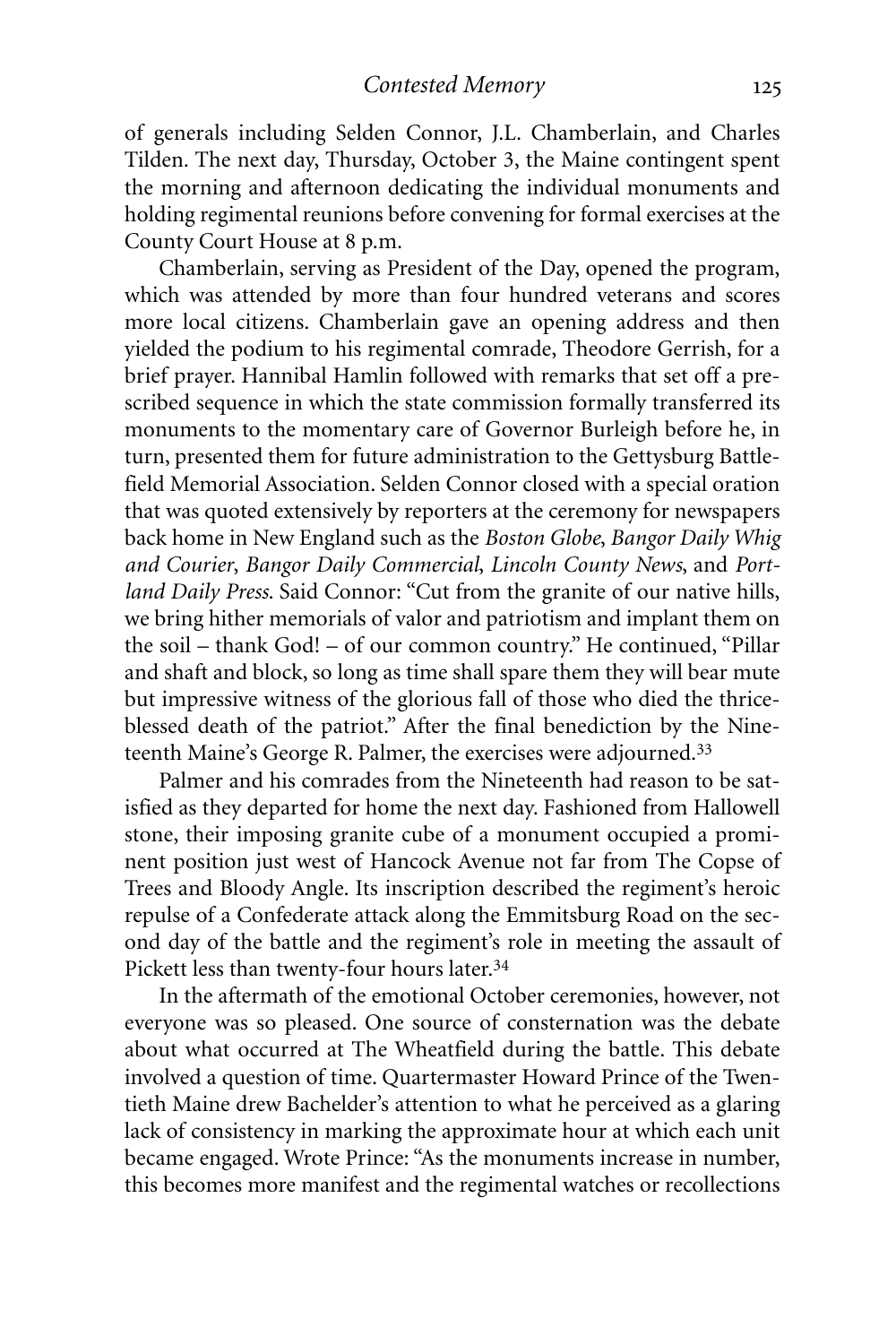of commanders rather than historical records seem to have been followed in their legends." Prince was particularly annoyed by the inscription on the Seventeenth Maine memorial, which placed the regiment at its stone wall position as early as 3:10 p.m. "Now you know that no infantry or other fighting began at the wheat field at any such hour; and the legend is at least an hour too early," chided Prince.<sup>35</sup>

Ultimately, Prince's concern, born of an overwhelming need to get the story straight and render timekeeping more consistent if not correct, forced Hamlin and the Maine Gettysburg Commission to revisit the reference. As a result, an updated bronze tablet was added to the monument to more accurately reflect the time the Seventeenth actually arrived at its position on the second day of the battle. Yet, even as Hamlin and his colleagues worked to address Prince's issues, those of Lieutenant Edward N. Whittier came to light. The tone and rancor of his representations over the next eight months would prove to be a particular thorn in the side of the panel and its chairman.

Like Prince, Whittier wanted an existing inscription to be amended, and as in the case of Hall and the Second Maine Battery, the principal bone of contention was the name of the commander inscribed on the unit's monument. For him, it was a question of who commanded the Fifth Maine Battery at the *actual* time of its greatest contribution to the Union stand atop Cemetery Hill on the battle's second day. To lay claim for his own name to replace that of Major Greenlief T. Stevens on the Fifth's memorial, Whittier wrote Hamlin on November 28, 1889, and boldly cited correspondence from General Abner Doubleday and Bachelder himself as compelling evidence for the commission to consider a correction. In the letters, both the general and the government historian praised Whittier's command of the guns after Stevens had been wounded and taken from the field. Doubleday even went so far as to promise that in the upcoming second edition of his book, *Chancellorsville and Gettysburg*, he would make the adjustment. "I regret that you have never had justice done you for the brilliant service that the battery performed while under your direction at Gettysburg, in repelling, or rather crushing, the attack of the Texan troops in their attempt to make a permanent lodgement among the 11<sup>th</sup> Corps on Cemetery Hill," Doubleday wrote. He concluded: "In the next issue of my book, I will see that the correction suggested by you is made."36

In February 1890, Whittier was again in contact with Hamlin and this letter to the chair of the commission revealed an escalating sense of urgency. "I hereby enter a formal protest against the inscriptions as they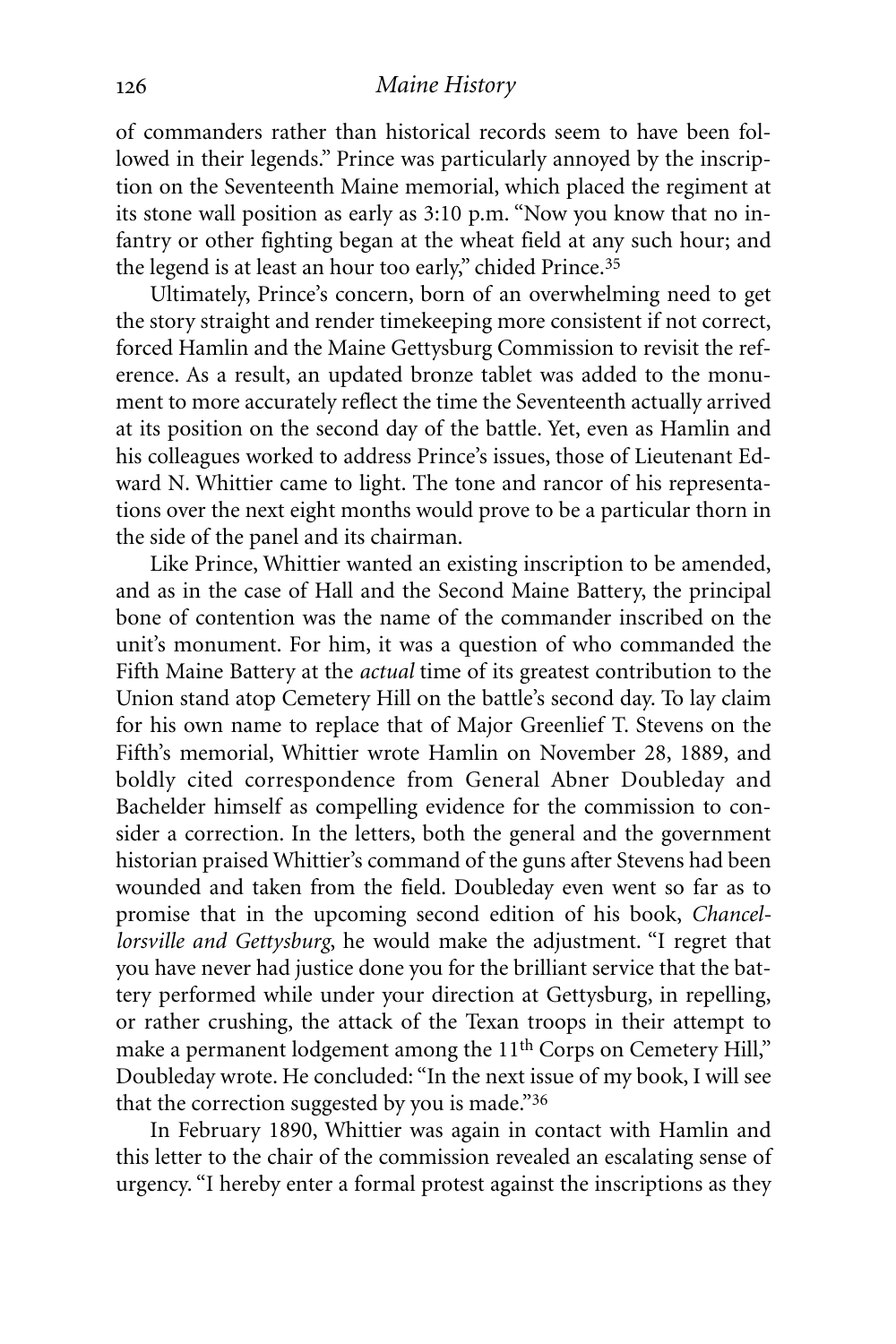

Program for a Maine veterans' reunion, held at Portland in August 1881. Maine Historical Society Collections.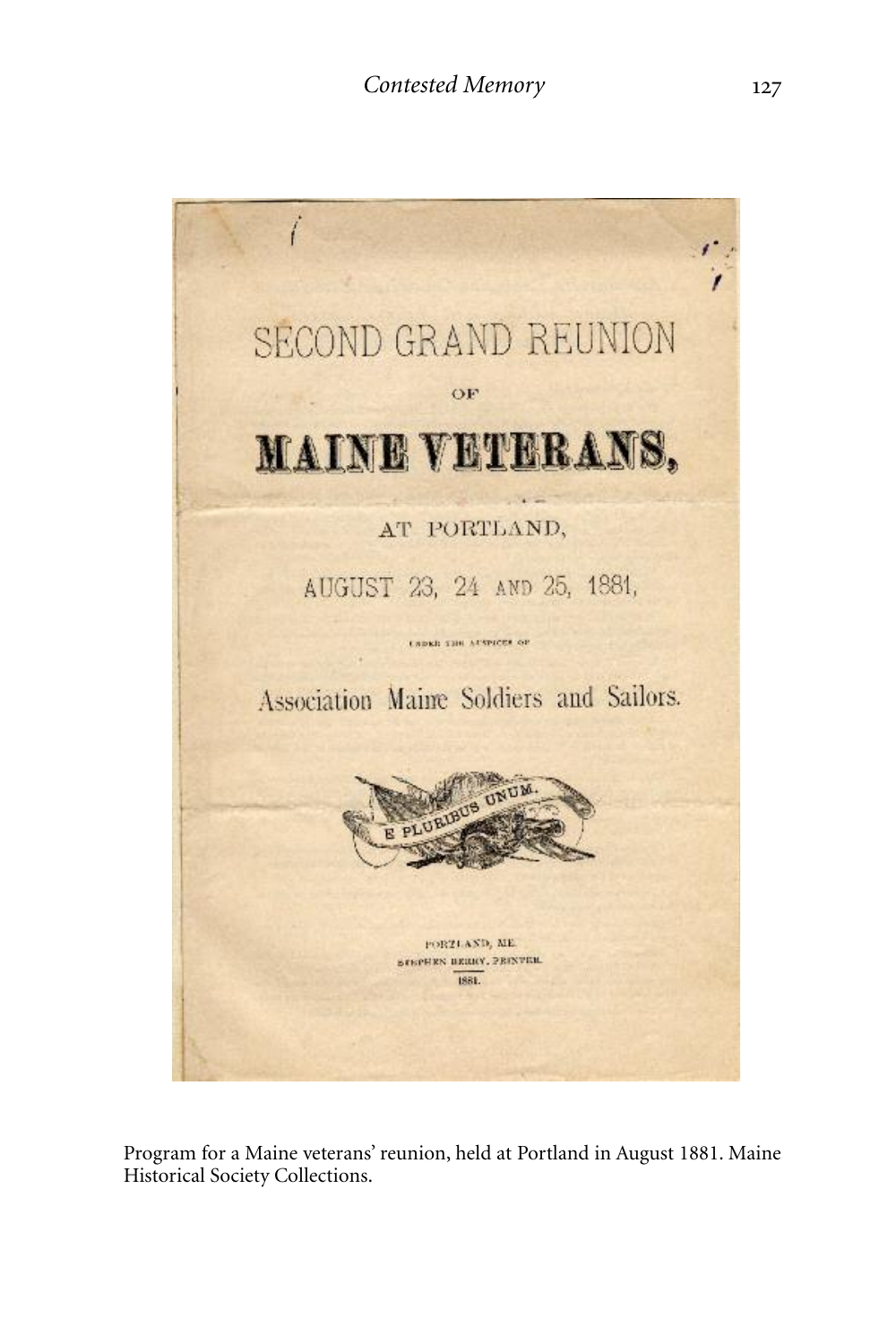now stand on the monument recently erected on the ground defended by the 5-th Battery at Gettysburg, and I demand that proper action shall be had and that satisfactory corrections be made," he demanded. "The inscriptions are unjust, unhistorical, and unauthorized." On the latter point, Whittier argued that the text for the legend on the monument had never been reviewed by the Fifth Maine Battery's association. 37

Although Doubleday had proven malleable, Whittier underestimated Hamlin's commitment to commission protocol and failed to anticipate the resolve of the man he sought to supplant in stone, Major Greenlief T. Stevens. Mentioned in dispatches for gallantry at Cold Harbor, Petersburg, the Shenandoah Valley, and Cedar Creek, Stevens was also a Harvard-educated attorney and more than prepared to answer the arguments Whittier printed in a circular letter to the Fifth Maine Battery Association later in the spring of 1890. Stevens' own letter to the association, posted shortly after Whittier's missive made its rounds, read like a legal brief; Whittier's arguments wilted under the cross examination. When the commission met in Portland's Falmouth Hotel on July 26, it politely heard Whittier's complaints, but declined to make any adjustment on the monument to the Fifth Maine Battery.38

The obsession with minute detail and appropriate credit that characterized the conflict between Whittier and Stevens manifested itself yet again in the final task that lay before the commission. Following the example of other states that had published reports of their commemorative efforts at Gettysburg, Hamlin and his colleagues turned their attention to the compilation of meeting minutes and regimental information for their own work, although they struggled mightily to secure responses from unit historians. Even after Hamlin and Stevens authored some of the chapters and articles to keep the project moving, it was discovered that not enough material existed to "make a book of desirable size and worthy of publication as a suitable report."39

At the suggestion of Captain C.E. Nash, two unique features were proposed: comprehensive regimental sketches and rosters of men present including casualty lists of those killed in action, wounded, and missing. That such suggestions were offered is not surprising, even if these additional elements of the report ultimately tied up the commission for another seven years. By the early 1890s, old soldiers wore their military record as a badge of honor and, as historian Thomas Desjardin has noted, "participation in particular battles or service in particular units became a source of pride for veterans." In addition, they remained adamant about the need "to 'get the story right' – or 'to correct errors,' as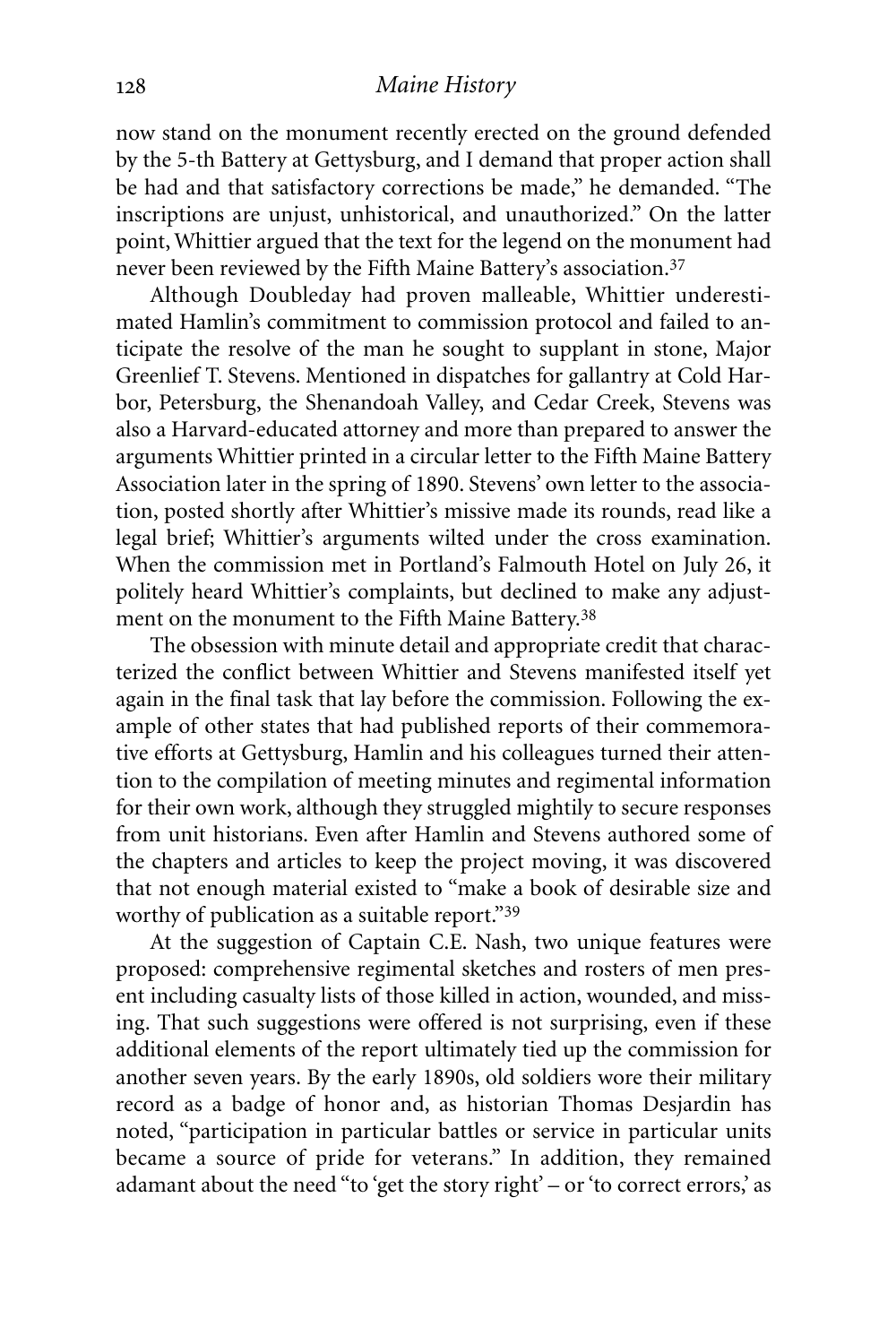they frequently said – because they believed that accuracy about the war determined how future generations would understand what had happened and who was responsible for victory and defeat."40

Nobody took this work more seriously than Chamberlain, who was enlisted to try to sort out the stories and muster rolls for the Fourth, Sixteenth, and Seventeenth regiments. He spent weeks at a time in the pursuit of the definitive record because, as biographer John J. Pullen writes, "As he and the nation grew older and as memories of the battle came to have almost sacred meaning, this work seemed very important to him. If there was any evidence at all that a man was on the hallowed field, Chamberlain wanted him to have credit for it, even if by this policy absentees got mixed into the list of those present." The challenge in identifying who was present in the line, present but on detached service, or absent was captured in Chamberlain's letter to Hamlin on January 20, 1897, in which he indicated that after spending hours seeking lists from an officer of the Sixteenth, he received yet another roster that resembled the other not at all. "But it is a remarkable fact, and one which illustrates the difficulty of arriving at the exact truth even in plain matters of fact in preparing 'war histories,' that the two lists so carefully made up differ so much as to [be] almost unrecognizable as intended for the same," wrote Chamberlain. 41

A month later, Chamberlain was in front of the executive committee of the commission in Augusta to submit the papers of the Sixteenth and finding no rubber stamps anywhere in sight. Before the panel for more than twelve hours, he became exasperated with its predisposition to cut, edit, and otherwise criticize his labors, and in appealing to Major Abner Small for assistance, he signed his letter of February 25, "yours (in not very good humor), J.L. Chamberlain."A week later, he suggested Hamlin not try to include regimental sketches in the commission's report. He advised, "These have no proper place in such a report as this; and they take up more space than any other papers."<sup>42</sup>

Hamlin chose to ignore Chamberlain's counsel. The regimental service summaries remained and became a part of the commission's 602 page report, which rolled off the presses in Portland in 1898. With the issue of the three thousand leather- and paper-bound copies, the last responsibility of the Maine Gettysburg Commission had been met. It stood adjourned more than a decade after it was originally chartered by the legislature, four years after Bachelder passed away, and a full three years after the Gettysburg Battlefield Memorial Association transferred supervision of the field and all its monuments to the authority of the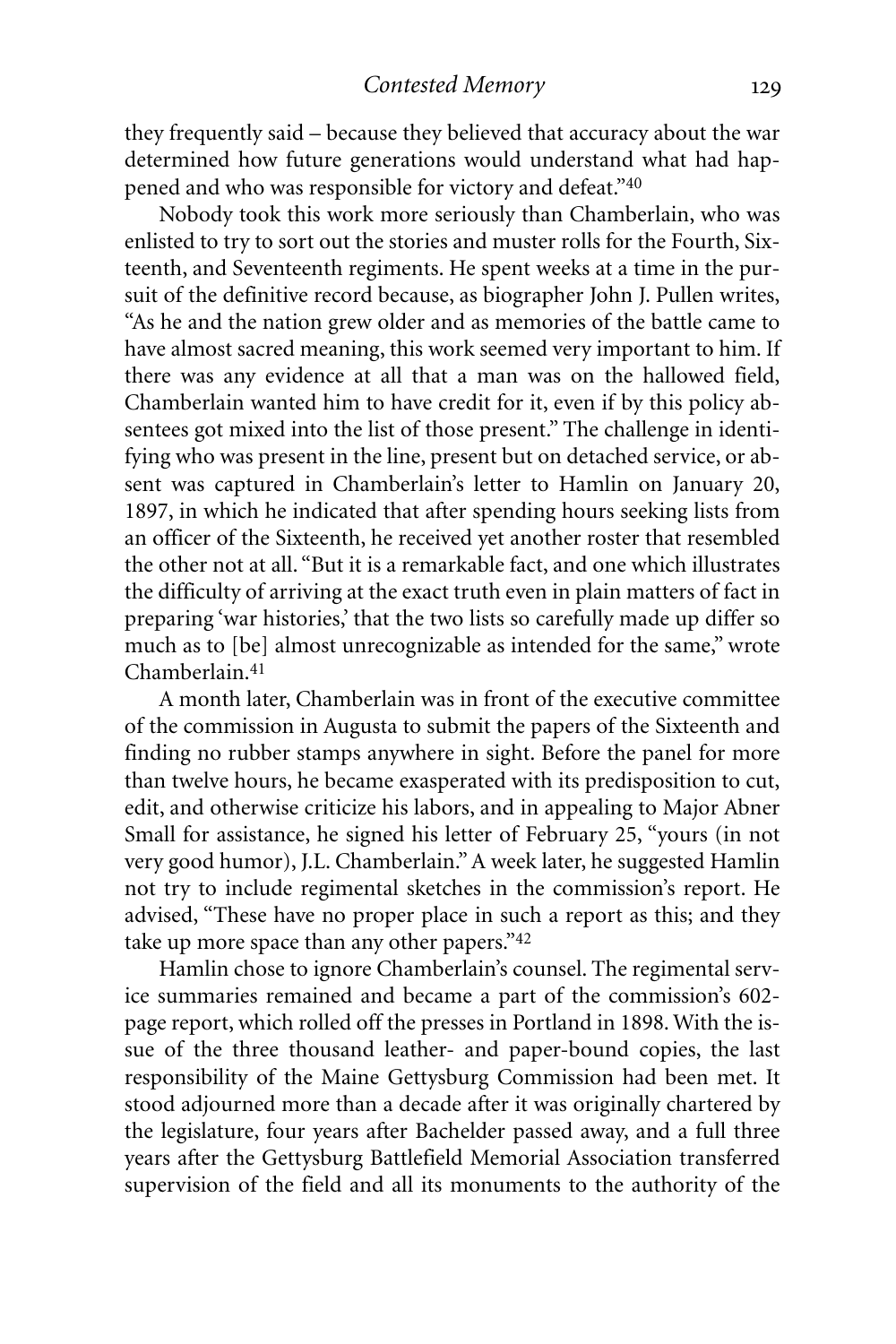Secretary of War, by act of the Senate and House of Representatives in February 1895. 43

Bachelder, who in his final years belatedly advocated for the marking of Confederate lines and positions for a price, died at his Massachusetts home of heart failure in 1894. Once acclaimed as his time's greatest authority on the battle, his legacy was not assured. By the late 1950s, few historians knew of him or cited his work, and far fewer Americans appreciated the value of his treasured recollections, first-person narratives, maps, and other materials.

Hamlin, for his part, was remembered in his home state primarily as the son of a vice president, competent Union staff officer, accomplished postwar attorney, and savvy politician, but not as chair of the Maine Gettysburg Commission. In its mention of Hamlin in association with the storied battle itself, the *Historical Times' Encyclopedia of the Civil War* references his multiple magazine articles and notes only that he "contributed to the book, *Maine at Gettysburg*." Yet, by the time his service concluded more than a decade after his appointment, Hamlin had more than justified the trust of his comrades in his determined execution of the office. 44

John Badger Bachelder and Charles Hamlin do not conjure images of commemoration at Gettysburg for generations of Americans. Instead, one of the most popular pictures of remembrance comes from a clip of grainy film captured on the occasion of the battle's seventy-fifth anniversary in 1938, during which aged Confederate veterans re-enacted Pickett's Charge. In the short and obviously staged feature, they are met at a stone wall by their Union counterparts, but instead of engaging in hand-to-hand combat as they did that scorching hot July day of so many years before, they lingered to pay their respects to one another with a symbolic handshake of shared admiration and reconciliation.

Such is the enduring picture of preservation at Gettysburg for millions of Americans to the exclusion of such key players as Bachelder and Hamlin. Perhaps that is because the photo opportunity of Billy Yanks and Johnny Rebs putting their differences to rest is preferable to the contention and controversy of the commissions and their work. As a consequence, it may be argued that the cruelest twist of history is not that one is remembered incorrectly, but rather that one is remembered not at all. Such appears to be the case for both men, at least in relation to Gettysburg, and, perhaps, is not unfounded given that in some aspects of their work, each failed. Bachelder never personally painted the epic portrait of the battle and never published its definitive history. Hamlin presided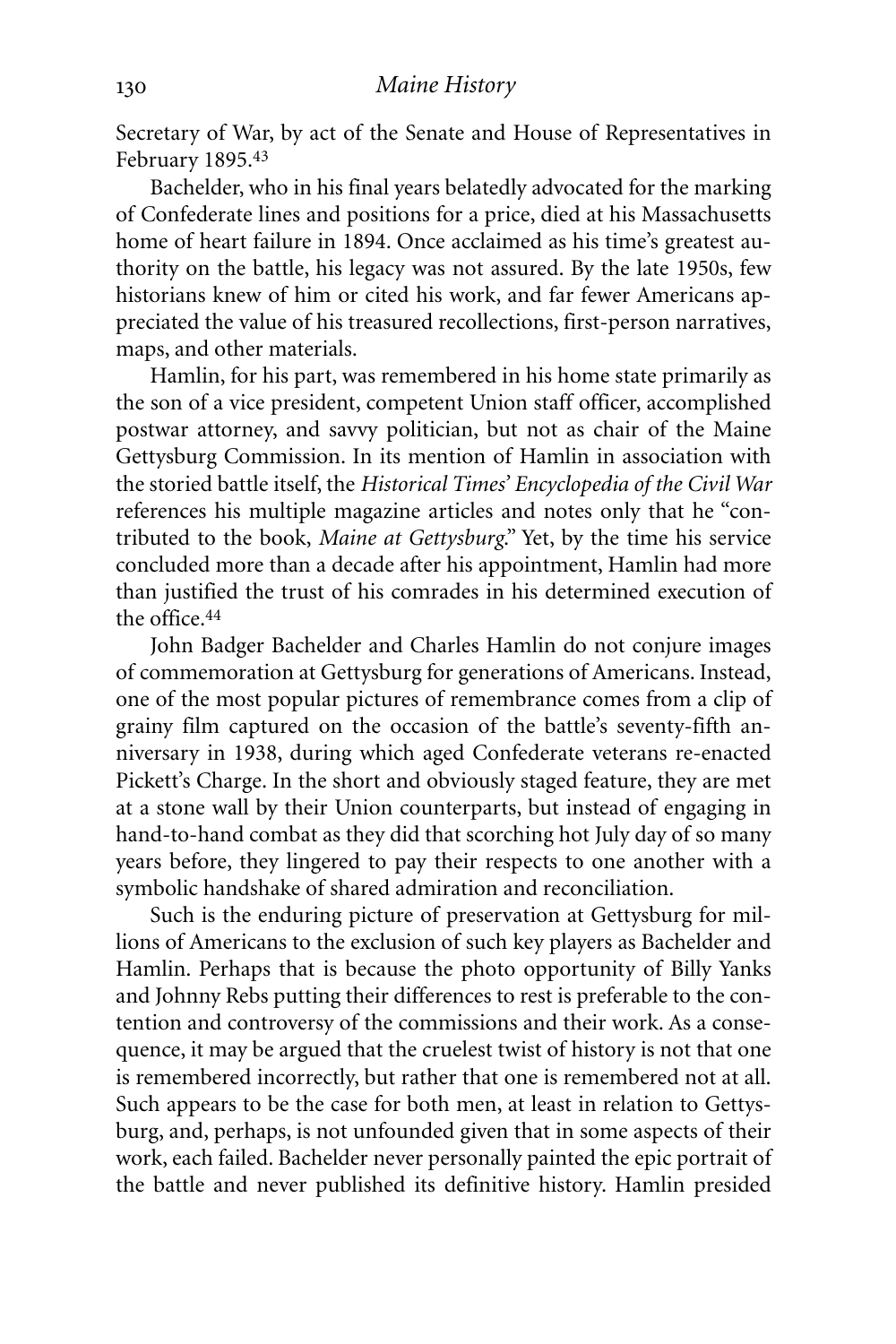*Contested Memory*

over a panel often consigned to mediating petty squabbles between cantankerous veterans seeking to gain credit or deny it to others, that missed the deadline to dedicate Maine's Gettysburg statues on the battle's twenty-fifth anniversary, and that took ten years to complete its report.

Taken individually, Bachelder and Hamlin suffer from both real and perceived shortcomings, but considered in tandem, their collective contributions to the commemorative effort are less in question. In point of fact, one empowered the other. Bachelder's early work awakened a nation of Union veterans to both the need and the opportunity for memorialization at Gettysburg and eventually placed Hamlin in a position to be an agent by which Maine's role in the battle was forever captured in granite and bronze. For all their faults, these statues present enduring testimony to those who sacrificed all to preserve the Union and to the dedication of those who sought remembrance for their comrades. As Hamlin argued in the preface to *Maine at Gettysburg*, "The time and labor thus spent have . . . aided in setting forth the facts more fully, accurately, and reliably, and in a manner justly due to the memory of those who so freely gave their lives to their country on this eventful field."<sup>45</sup>

That hundreds of thousands of Americans annually visit Gettysburg and walk among the monuments, experiencing first-hand the history that they portray, further validates the notion that despite their shared challenges Bachelder, Hamlin, and their colleagues did manage to preserve a lasting legacy for succeeding generations. Those among the masses willing to accept the invitation of Desjardin to explore further and ponder the story behind the location of the statues and the origins of the legends carved into their many faces gain even more. Besides their understanding of events in 1863, they stand to develop an appreciation for a postwar period populated by the likes of John Badger Bachelder and General Charles Hamlin and to encounter all the contention, controversy, and complexities of a second civil war over memory of the first.

#### **Notes**

1. Patricia Faust, ed., *Historical Times Illustrated Encyclopedia of the Civil War* (New York: Harper & Row Publishers, 1986), p. 307; George R. Stewart, *Pickett's Charge: A Microhistory of the Final Attack at Gettysburg, July 3, 1863* (Boston: Houghton Mifflin, 1987), p. 263; William F. Fox, *Regimental Losses in the American Civil War: 1861-1865, A Treatise on the Extent and Nature of the Mortuary Losses in the Union Regiments* (Albany, NY: Albany Publishing Company, 1893), p. 134.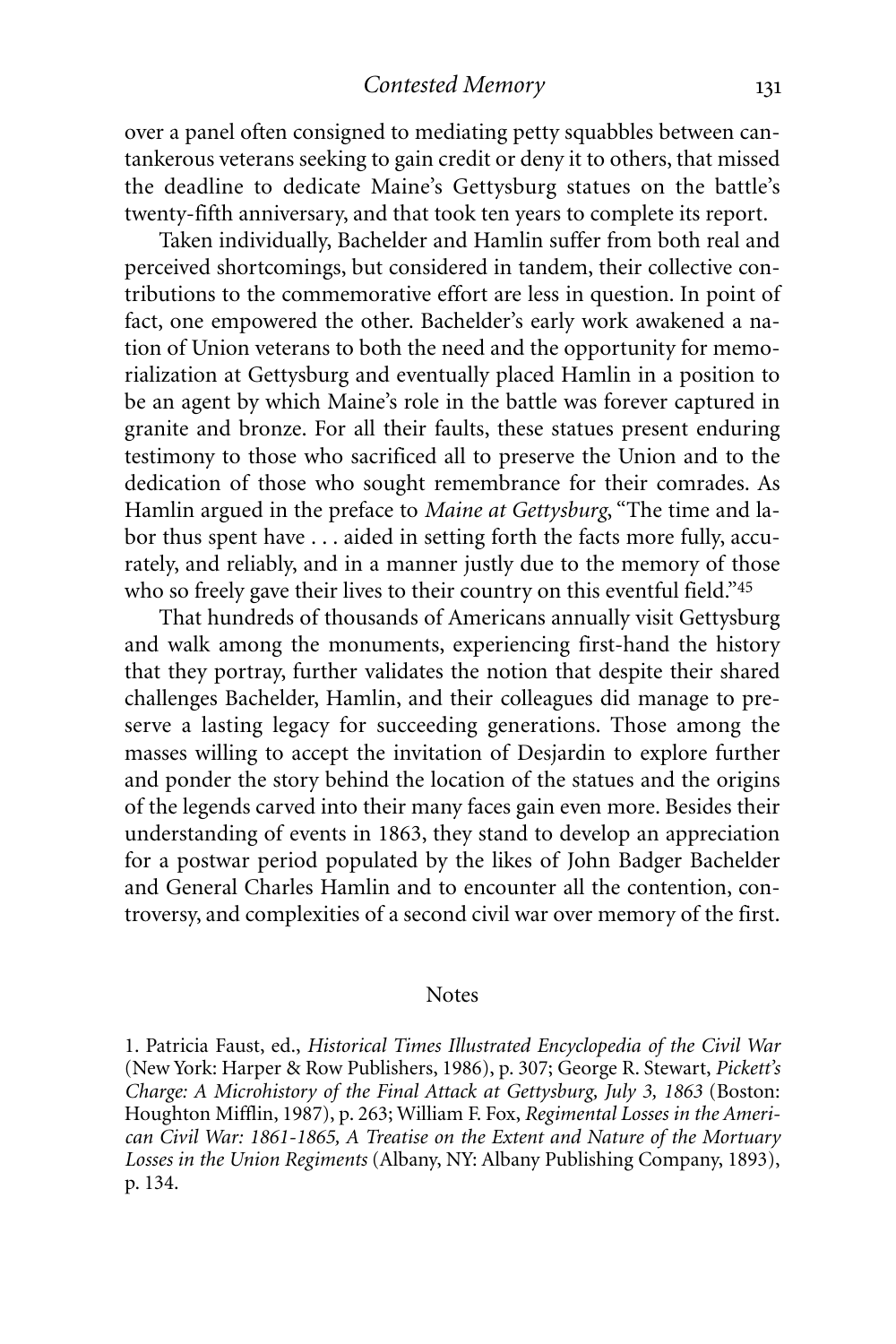2. John Day Smith, *The History of the Nineteenth Regiment of Maine Volunteer Infantry, 1862-1865* (Minneapolis: Great Western Printing Company, 1909), p. 93.

3. Jack McLaughlin, *Gettysburg: The Long Encampment, the Battle, the Men, the Memories* (New York: Bonanza Books, 1963), pp. 178, 180.

4. Richard Allen Sauers, "John B. Bachelder: Government Historian of the Battle of Gettysburg," *Gettysburg Magazine* 3 (1990): 116.

5. Larry M. Logue, *To Appomattox and Beyond: The Civil War Soldier in War and Peace* (Chicago: Ivan R. Dee, 1996), pp. 101-102.

6. On sectional reunion, see, for example, Paul Buck, *The Road to Reunion, 1865-1900* (Boston, Little, Brown and Co., 1937); and David W. Blight, *Race and Reunion: The Civil War in American Memory* (Cambridge, MA: Harvard University Press, 2001). For a historian who argues that Union and Confederate veterans retained separate memories of the war into the twentieth century see Caroline E. Janney, *Remembering the Civil War: Reunion and the Limits of Reconciliation* (Chapel Hill: University of North Carolina Press, 2013).

7. David W. Blight, "Decoration Days: The Origins of Memorial Day in North and South," in *The Memory of the Civil War in American Culture*, eds., Alice Fahs and Joan Waugh (Chapel Hill: University of North Carolina Press, 2004), p. 122.

8. Thomas A. Desjardin, *These Honored Dead: How the Story of Gettysburg Shaped American Memory* (Cambridge, MA: De Capo Press, 2003), pp. 153, 176.

9. Timothy B. Smith, *The Golden Age of Battlefield Preservation: The Decade of the 1890s and the Establishment of America's First Five Military Parks* (Knoxville: University of Tennessee Press, 2008), p. xviii; Ronald F. Lee, "The Origin and Evolution of the National Military Park Idea," World Wide Web site of National Park Service, online article available December 5, 2011, http://www.cr.nps. gov/history/online\_books/history\_military/nmpidea1.htm].

10. John Mitchell Vanderslice, *A History of the Gettysburg Battle-Field Memorial Association* (Philadelphia: Memorial Association, 1897), pp. 166-167. See also McLaughlin, *Gettysburg: The Long Encampment*, pp. 186-187.

11. Because of the number of unknown or unidentified, it is almost certain that many more Maine men than the 104 officially listed are interred at Gettysburg. See Vanderslice, *A History of the Gettysburg Battle-Field Memorial Association*, pp. 168, 180, 196.

12. Vanderslice, *A History of the Gettysburg Battle-Field Memorial Association*, p. 200. See also Sauers, "John B. Bachelder: Government Historian of the Battle of Gettysburg," p. 117.

13. Blight, *Race and Reunion,* p. 171.

14. There seems to be a disagreement on this point as Desjardin references the Third Massachusetts as placing the first regimental monument while Vanderslice awards the honor to the Second Massachusetts and its efforts to commemorate its charge at Spangler's Meadow. For the purposes of this study, the Vanderslice reference is utilized as it comes directly from the actual minutes of the GBMA and it also includes mention of where it was placed and for what pur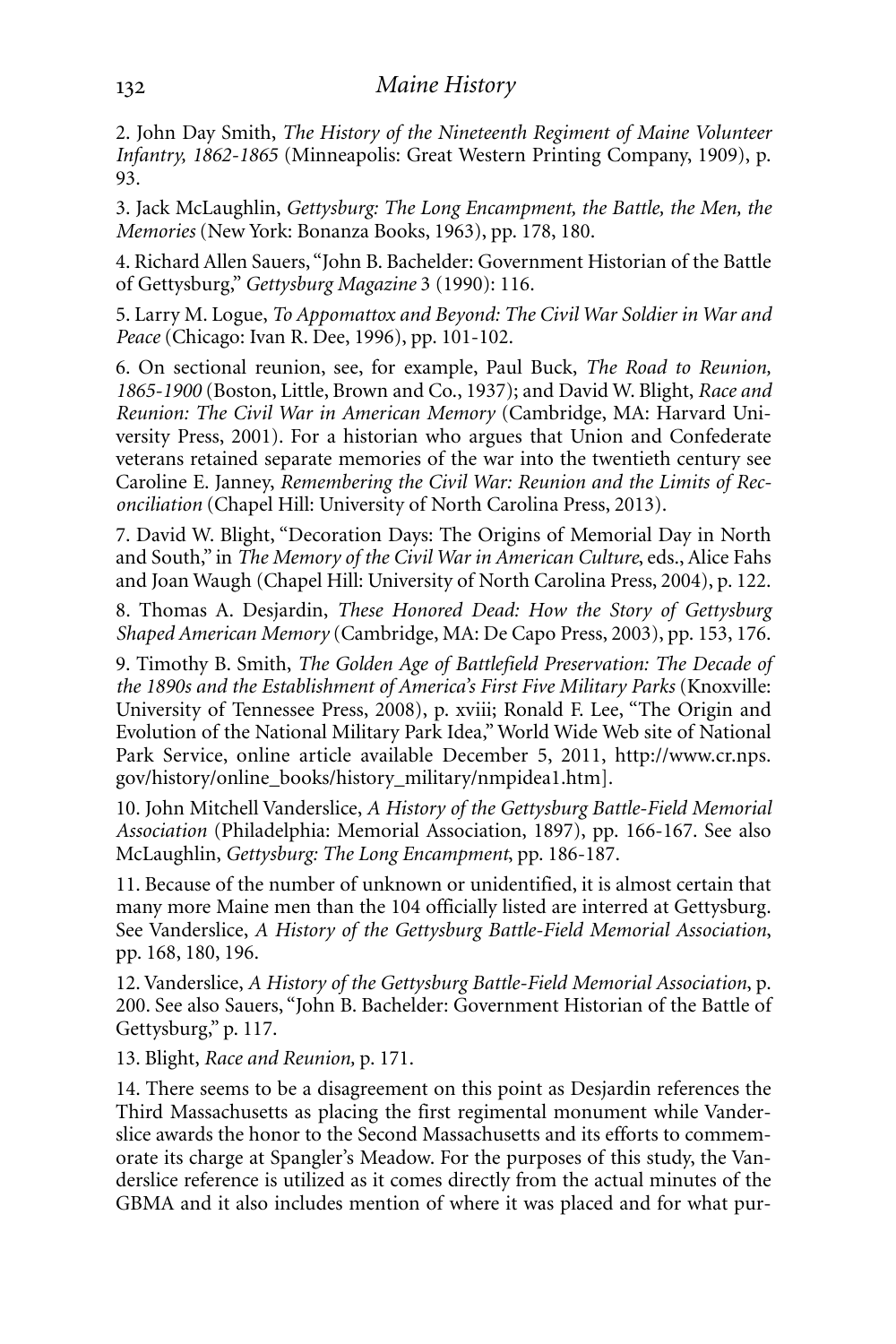pose. See Vanderslice, *A History of the Gettysburg Battle-Field Memorial Association*, p. 211; and Desjardin, *Those Honored Dead*, p. 154.

15. Vanderslice, *A History of the Gettysburg Battle-Field Memorial Association*, pp. 215-216.

16. Thomas A. Desjardin, *Stand Firm Ye Boys from Maine: The 20th Maine and the Gettysburg Campaign* (Gettysburg, PA: Thomas Publications, 1995), p. 137.

17. See Sauers, "John B. Bachelder: Government Historian of the Battle of Gettysburg," p. 118; The Executive Committee, *Maine at Gettysburg: Report of Maine Commissioners* (Portland, ME: The Lakeside Press, 1898), pp. 249-250.

18. Bachelder denied the requests of the Ohio Commission to place the XX Corps insignia on monuments of regiments that ultimately became a part of that organization later in the war. In addition, he sought to mediate on the placement of monuments from the One Hundred Fortieth, One Hundred Sixteenth, and Twenty-eighth Pennsylvania regiments on the knoll west of The Wheatfield, and he stubbornly refused to honor the request of the Seventy-second Pennsylvania to place one of its positions at the stone wall at The Bloody Angle. These are just a few examples of the role that he played in the "monumentation" process at Gettysburg. See, Sauers, "John B. Bachelder: Government History of the Battle of Gettysburg," pp. 118,122-125; and John P. Nicholson, ed., *Pennsylvania at Gettysburg: Ceremonies at the Dedication of the Monuments Erected by the Commonwealth of Pennsylvania,* Vol. I (Harrisburg, PA: Wm. Stanley, State Printer, 1904), pp. 412-413.

19. See Vanderslice, *A History of the Gettysburg Battle-field Memorial Association*, pp. 207-208, 218; and Maryland Gettysburg Monument Commission, *Report of the state of Maryland Gettysburg monument commission to his Excellency E.E. Jackson, governor of Maryland, June 17th*, 1891 (Baltimore: William K. Boyle & Son, 1891), p. 17.

20. See The Executive Committee, *Maine at Gettysburg: Report of Maine Commissioners*, pp. 586-587.

21. The Executive Committee, *Maine at Gettysburg: Report of Maine Commissioners*, pp. 587-588.

22. The Executive Committee, *Maine at Gettysburg: Report of Maine Commissioners*, p. 588.

23. The Executive Committee, *Maine at Gettysburg: Report of Maine Commissioners*, p. 589. See also Greenlief T. Stevens, *Circular to Maine Regimental Associations*, Series III, Hamlin Family Papers, Special Collections, Raymond H. Fogler Library, University of Maine (hereafter UM), Orono.

24. Joshua Lawrence Chamberlain to Charles Hamlin, December 9, 1887, Series III, Hamlin Family Papers, UM.

25. A.B. Sumner to Charles Hamlin, November 3, 1887; and Edwin Dow to Charles Hamlin, November 25, 1887, Series III, Hamlin Family Papers, UM.

26. W.B. Amringe to Charles Hamlin, February 27, 1888, Series III, Hamlin Family Papers, UM.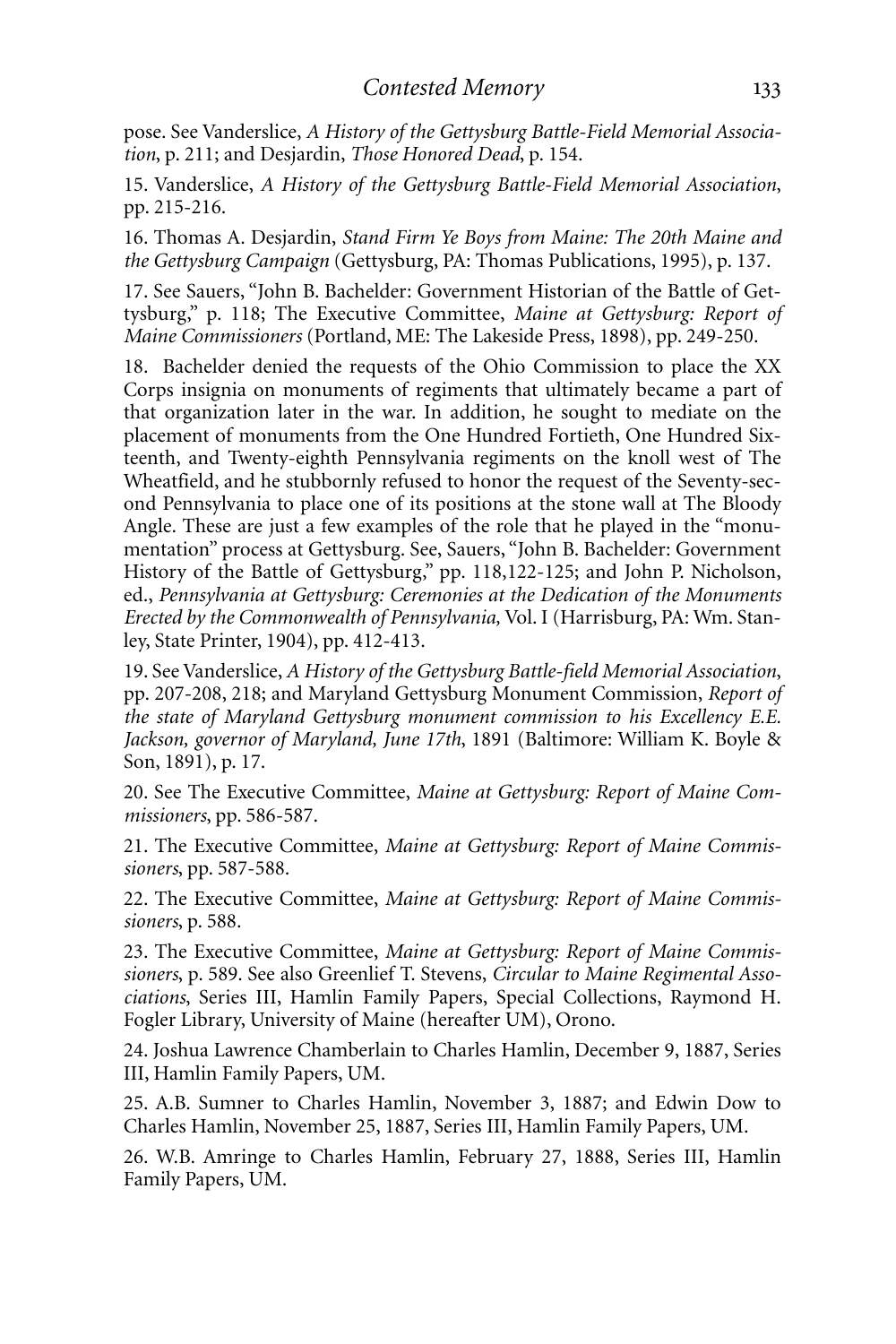27. Monumental Guide Map with Interesting Data Relating to the Battlefield of Gettysburg, PA, Series III, Hamlin Papers, UM.

28. Greenlief T. Stevens to Charles Hamlin, July 12, 1888, Series III, Hamlin Family Papers, UM.

29. The Executive Committee, *Maine at Gettysburg*, p. 14; James A. Hall to Charles Hamlin, July 24, 1888, Series III, Hamlin Family Papers, UM.

30. John B. Bachelder to Charles Hamlin, July 26, 1888, Series III, Hamlin Family Papers, UM.

31. Hallowell Granite Works to Charles Hamlin, August 28, 1888, Series III, Hamlin Family Papers, UM.

32. Joshua Lawrence Chamberlain to Charles Hamlin, March 20, 1889, Series III, Hamlin Family Papers, UM.

33. The Executive Committee, *Maine at Gettysburg*, p. 579. See also *Boston Globe*, October 4, 1889; *Bangor Daily Whig and Courier*, October 4, 1889; *Lincoln County News*, October 10, 1889; *Bangor Daily Commercial,* October 3, 1889; and *Portland Daily Press*, October 9, 1889.

34. The Executive Committee, *Maine at Gettysburg,* p. 289.

35. Prince actually became aware of the Seventeenth Maine's inscription not by having examined it during the exercises at Gettysburg, but rather after having read it in *Portland Press* accounts of the "Maine Day" commemoration. Ultimately, it appears that Prince and his representations influenced the GBMA and the commission to make an adjustment. The original legend on the monument placed the Seventeenth at the stone wall as early as 3:10 p.m., but the commission's final report included mention of an updated bronze tablet on the memorial that corrected the text to read that the regiment was in position no earlier than 4:10 p.m. See Howard L. Prince to John B. Bachelder, November 2, 1889, in *The Bachelder Papers*, Vol. III, David L. and Audrey T. Ladd, eds., (Dayton, OH: Morningside, 1994), pp. 1665-1667; Edward Moore to Charles Hamlin, December 27, 1889, Series III, Hamlin Family Papers, UM.

36. Abner Doubleday to Edward N. Whittier, November 16, 1889, Series III, Hamlin Family Papers, UM.

37. Edward N. Whittier to Charles Hamlin, February 14, 1890, Series III, Hamlin Family Papers, UM.

38. The circulars of Whittier and Stevens are quite remarkable documents in which battle lines were drawn over such issues as appropriate credit, proper or due diligence, and accuracy of detail. They further demonstrate the resolve of veterans to ensure their legacy for future generations and the lengths to which they would go to prevail in contentious arguments over issues both large and small. See Edward N. Whittier, *Circular Letter to the Members of the 5th Maine Battery Association*, 1890, Hamlin Family Papers, UM. See also, Major Greenlief T. Stevens, *Letter to the Members of the Fifth Maine Battery Association*, 1890, Series III, Hamlin Family Papers, UM; and the Executive Committee, *Maine at Gettysburg*, p. 590.

39. The Executive Committee, *Maine at Gettysburg*, p. 592.